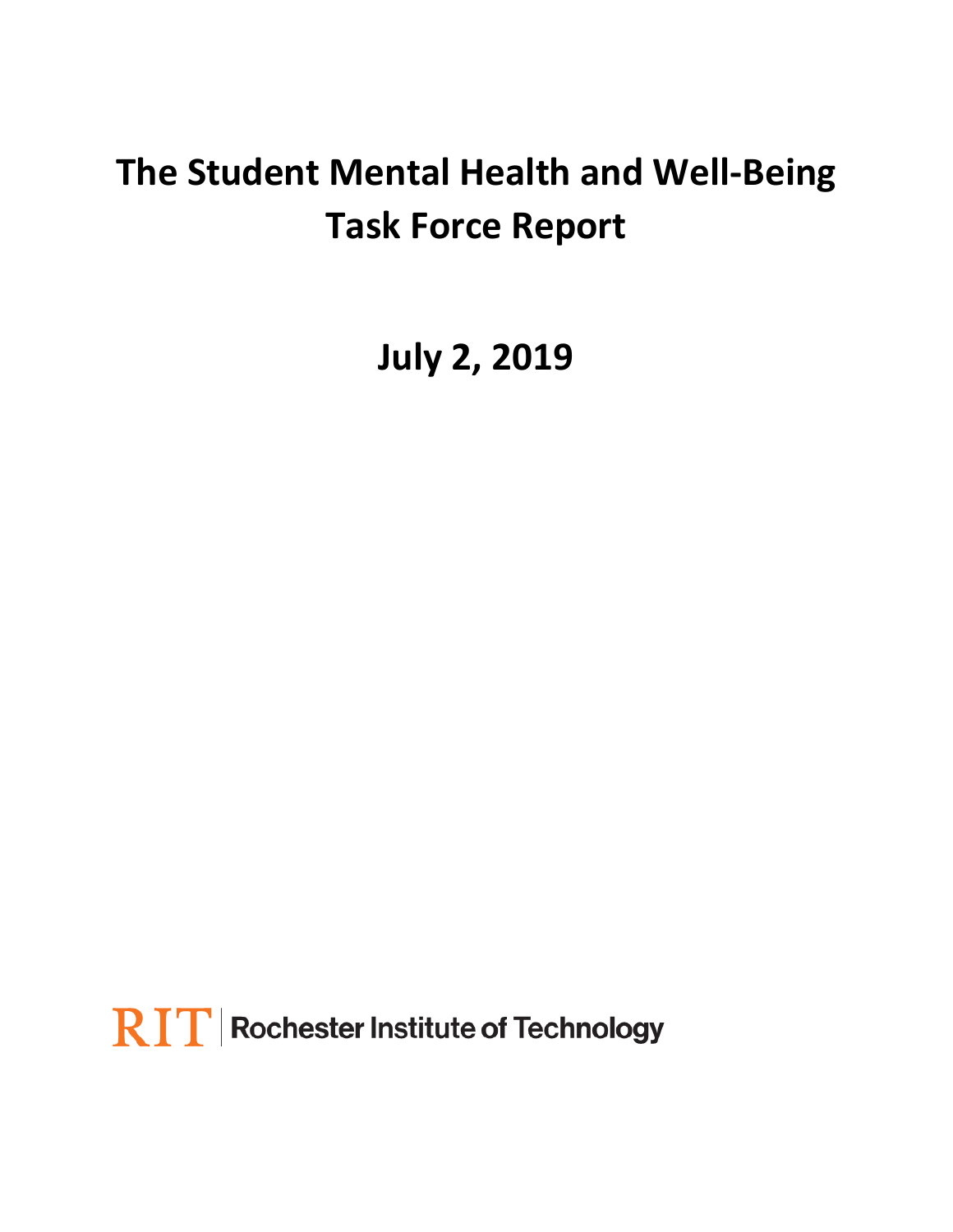# Contents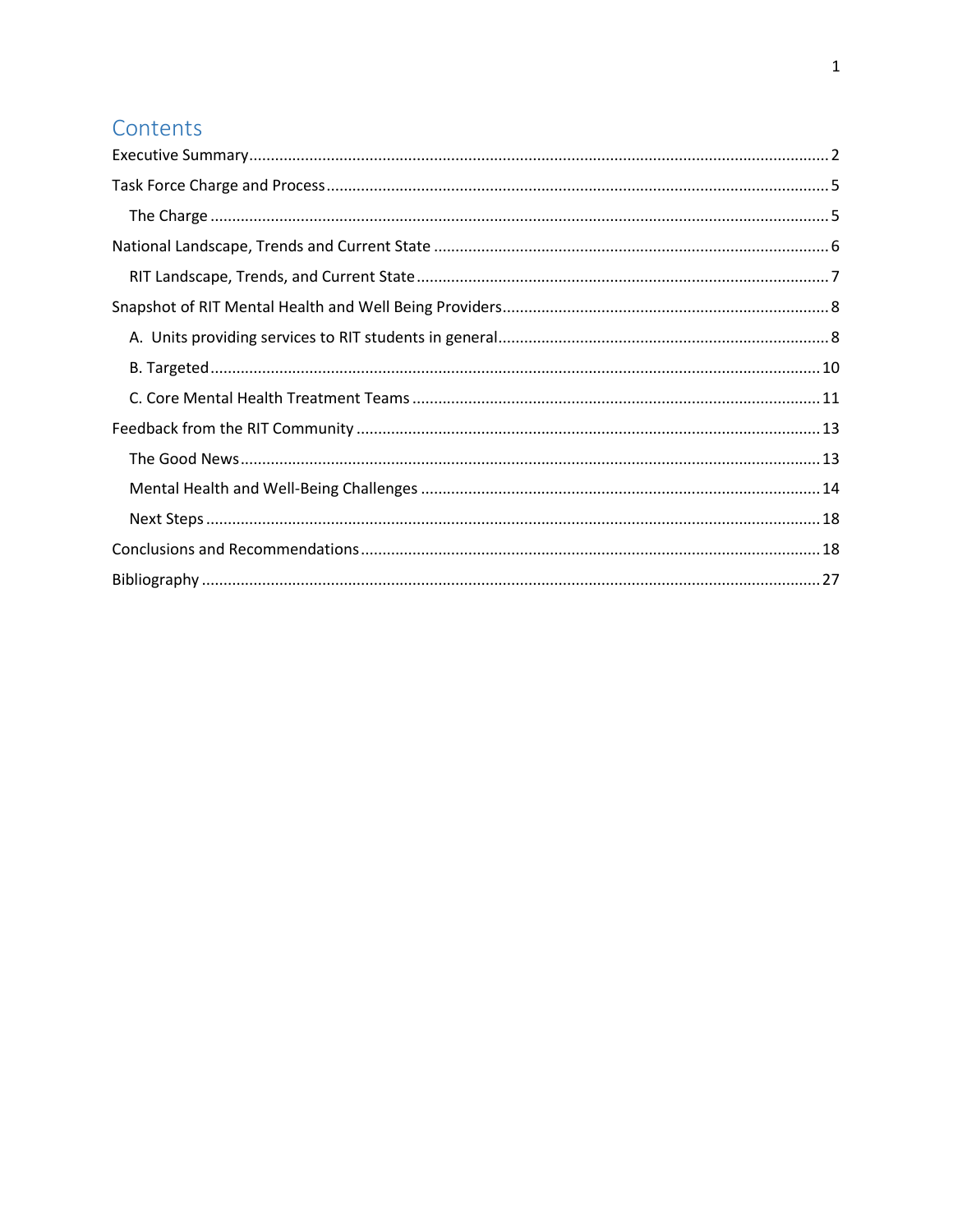# <span id="page-2-0"></span>Executive Summary

It is clear to the Student Mental Health and Well-Being Task Force that the RIT campus community has a deep sense of care and concern for students. The timing of our interviews and this report coincided with a period in the semester when college counseling services typically are at maximum capacity. We are also at a time of historically high stress on counseling center services nationally. Keeping in mind that the tensions and dynamics RIT faces match national challenges, and that RIT has shown commitment to understanding and supporting the mental health and well-being of our students, this task force submits the following conclusions and related recommendations for further action and inquiry.

It is the task force's conclusion that we are not a campus in crisis but, rather, a campus reacting to increased demand for mental health and well-being services; specifically a campus working to meet a level of unprecedented demand. These increases mirror national trends in higher education. RIT has an extensive range of resources and services available to support and serve students and has demonstrated commitment to enhancing those resources. Feedback to the taskforce and its recommendations are embedded in a historically strong culture of caring on campus – but this culture of care will benefit from making this network of services and resources stronger.

#### **Our sense is that RIT Counseling and Psychological Services (CaPS) is facing increasing demand and will benefit from continued attention and care.**

#### Recommendations to support CaPS [in continuing to serve students well](#page-19-0)

- a. Navigate future changes with attention to the impacts on the system and the return on investment.
- b. Develop a protocol for clinician caseload management that makes sense for the CaPS treatment philosophy.
- c. Optimize the organizational structure at CaPS to meet the needs of the identified profile of services and to help meet demand during times of high utilization.
- d. Ensure that CaPS staff are well prepared and supported in creating and carrying out treatment plans in the short-term treatment model.
- e. Thoughtfully evaluate the model and results of the embedded counseling positions, which are currently situated and planned for a variety of locations across campus.
- f. Continue to evaluate CaPS capacity and resource needs with respect to the service model employed, population size, and network of other resources.

## **We have many, and varied, resources to support the mental health and well-being of students, but there is variation in the extent to which RIT community members have accurate and consistent information about these resources and how to access them.**

[Recommendations to enhance marketing and communications plans around mental health and well](#page-21-0)[being strategies and resources](#page-21-0)

- a. Resource, create, and implement an integrated marketing campaign for a caring campus culture focusing on mental health and well-being.
- b. Partner with students on communications and information sharing.
- c. Ensure that service provider web content is kept up to date and prioritize improvement of the CaPS web site in the University web redesign process.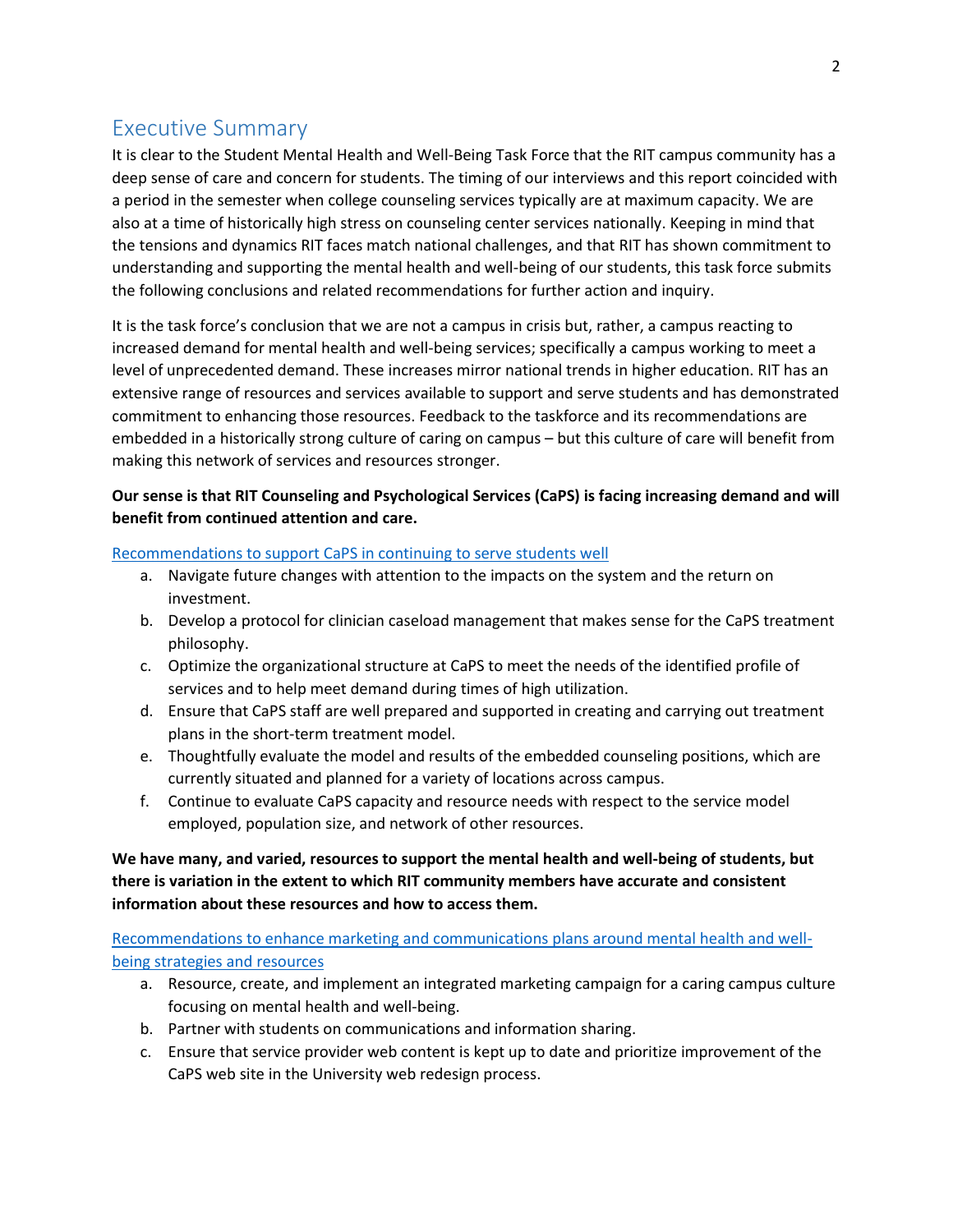- d. Consider and implement the best options for coherent representation of information about the variety of services and programs at RIT.
- e. The after-hours counseling line should be publicized better.
- f. Clearly communicate the services provided by CaPS and NTID Counseling and Academic Advising Services (CAAS) so that the RIT community can better understand the roles of these units.

## **RIT has a large community of caring and motivated students, faculty and staff who are seeking guidance, information, and skill in supporting students.**

[Recommendations to enhance resources available to students, faculty and staff in support roles](#page-22-0)

- a. Provide professional development training for staff and faculty at RIT that focuses on identifying and supporting students in distress.
- b. Develop ways for formal student involvement in RIT's culture of well-being.
- c. Foster opportunities for alumni and friends of RIT to engage and contribute meaningfully to the mental health and well-being of students.

## **Some students present with mental health concerns beyond those that can be reasonably addressed by a short-term treatment model. Those students will require access to additional services.**  [Recommendations to enhance access to mental health resources for students](#page-23-0)

- a. Set intentional goals and form the appropriate team or process to pursue community relationships and partnerships that would develop much needed resources within close proximity to campus.
- b. Improve transportation planning services for students who do not have reliable transportation and are referred to off-campus treatment providers.
- c. Resource appropriately, advertise, and continue to leverage the Case Management office as a primary means for students and families to understand existing resources and design a viable personalized care plan for incoming and current students.
- d. If we are going to refer students off-campus, employ solutions that make this as successful as possible.
- e. Increase and promote self-help options for therapeutic tools.

## **RIT offers a wealth of well-being related resources and programs for students and this culture of care can be further enhanced.**

[Recommendations to continue to enhance education, prevention and well-being](#page-24-0)

- a. Continue to emphasize outreach efforts for target audiences known to underutilize campus resources related to mental health and well-being, while recognizing that successful efforts here will likely increase demand on CaPS.
- b. Support advanced planning on the part of newly matriculated students and their families in cases where there is a known need for mental health treatment.
- c. Ensure that redesigned and newly constructed spaces on campus include intentional flexible, informal, and tranquil spaces for students where appropriate.

## [Recommendations that relate to the continuity of care](#page-25-0)

- a. Evaluate the feasibility and impact of requiring and certifying that all enrolled students have proof of active health insurance accepted within the local Rochester community.
- b. Institute a system of text messaging for appointment reminders.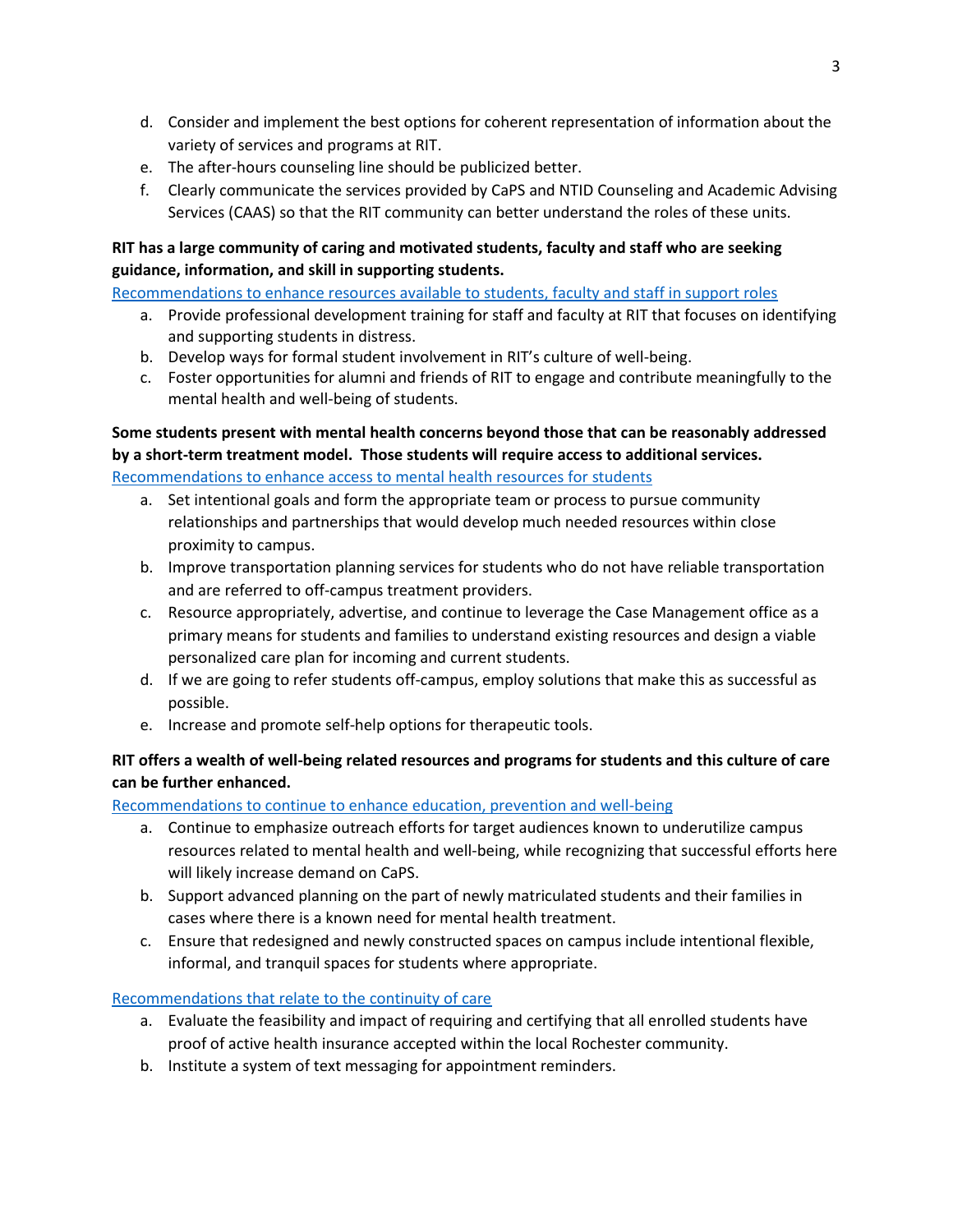- c. Enhance RIT community understanding of effective practices related to handling confidential records and data privacy.
- d. Continue to resource the Student Health Center appropriately to accommodate the center's role in the mental health treatment network on campus.

**A variety of offices across campus support diversity, equity, and inclusion in targeted ways, providing students multiple pathways to connect with staff. Continue to enhance the diversity of staff and support for marginalized populations with respect to mental health treatment and well-being initiatives.**

Recommendations to promote [diversity, equity, and inclusion](#page-26-0)

- a. Improve and standardize efforts to recruit and retain a diverse staff across treatment providing units on campus and reinforce cultural competencies in job requirements and employee development.
- b. Consider the most efficient and effective practices of partnership and collaboration among treatment providers within NTID CAAS and CaPS.
- c. Continue our focus on designing and maintaining appropriate and safe spaces related to our well-being services that accommodate and reflect the needs of the diverse groups in our RIT community.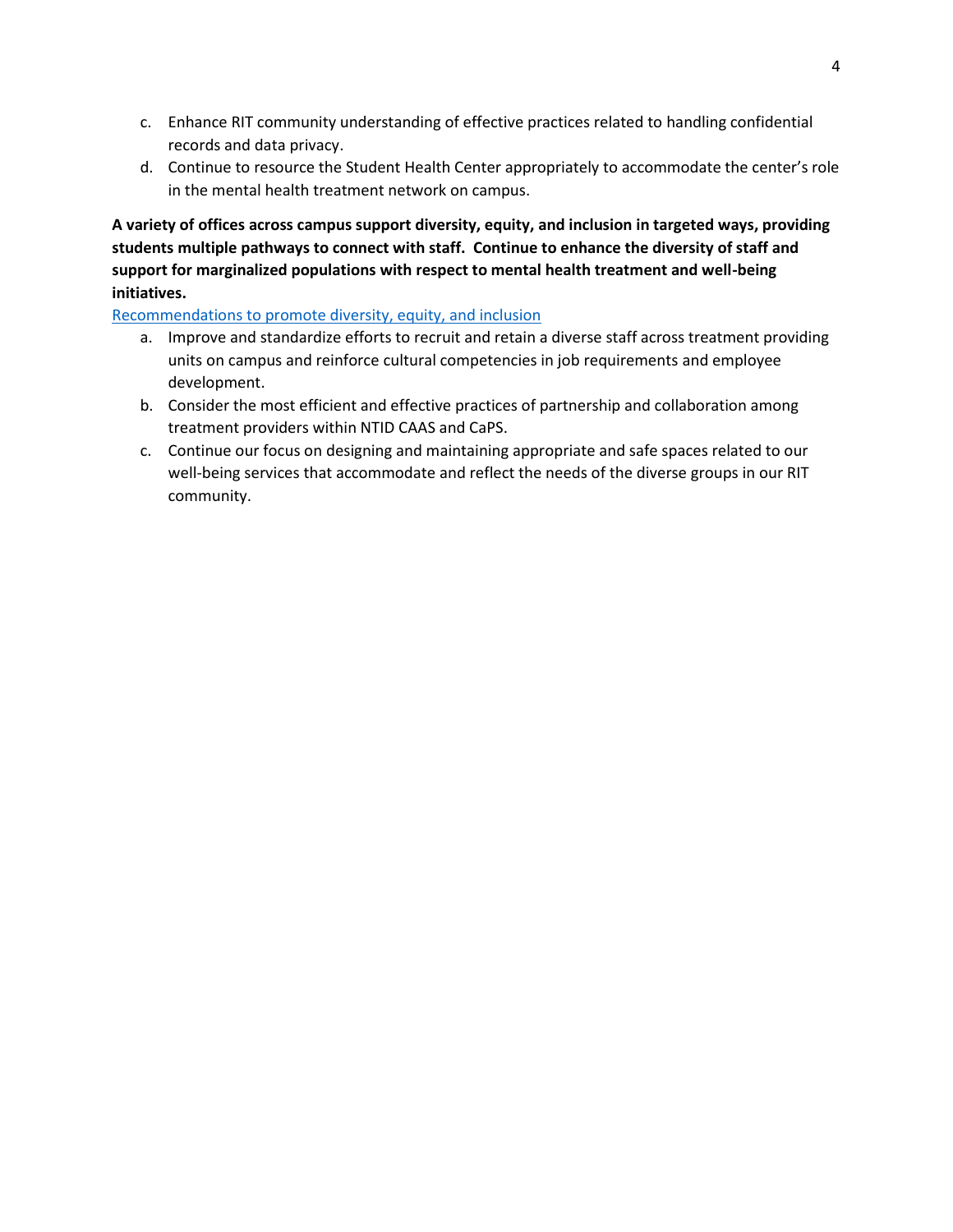# <span id="page-5-0"></span>Task Force Charge and Process

The Task Force was charged at a time when students were expressing concerns about the availability of mental health counseling on campus and RIT was facing a rapid increase in student demand for mental health services. On November 5, 2018 the President of RIT shared the following message about Enhancing Resources for Mental Health and Student Well-being:

- Increase the number of counselors in CaPS (Counseling and Psychological Services) to increase our staff-to-student ratios. And, as we do so, we will strive to hire more counselors with diverse backgrounds to better assist our underrepresented populations.
- Monitor scheduling to ensure that the wait time for an appointment with a counselor will not exceed 10 business days. We expect that often the wait will be shorter.<sup>1</sup>
- Add an additional case manager to connect students to resources and services on and offcampus.
- Broaden flexibility of access to services of CaPS, including the addition of evening hours two days a week. And we will explore the creation of satellite locations in strategic locations across campus to provide counseling services, consultation and education related to mental health issues.
- Develop a robust online resource that provides easily navigable information about programs and services, and we will investigate alternative modes of access.
- Enhance messaging, education and resource awareness regarding mental health services and support through New Student Orientation, Year One programs, and during peak stress times throughout the year.
- Investigate and implement best practices for developing peer-led mental health education and support to empower students to change the perception about mental health on campus and to reduce stigma associated with seeking help.
- Increase training and support opportunities for faculty and staff to identify and respond to students with mental health concerns, including procedures for making referrals.

Many of the above are in the process of being implemented.

The Student Mental Health and Well-Being Task Force (hereafter, the task force) was created on Dec. 5, 2018 with the following charges and plan of action:

#### <span id="page-5-1"></span>The Charge

l

- Conduct a comprehensive review of existing campus programs, services, and education efforts in mental health and well-being;
- Prepare short- and long-term recommendations to enhance our holistic and inclusive approach to mental health and well-being.

<sup>&</sup>lt;sup>1</sup> This statement has been clarified to indicate the expectation is that a 1<sup>st</sup> or intake appointment will be available less than 10 business days after initial contact with CaPS.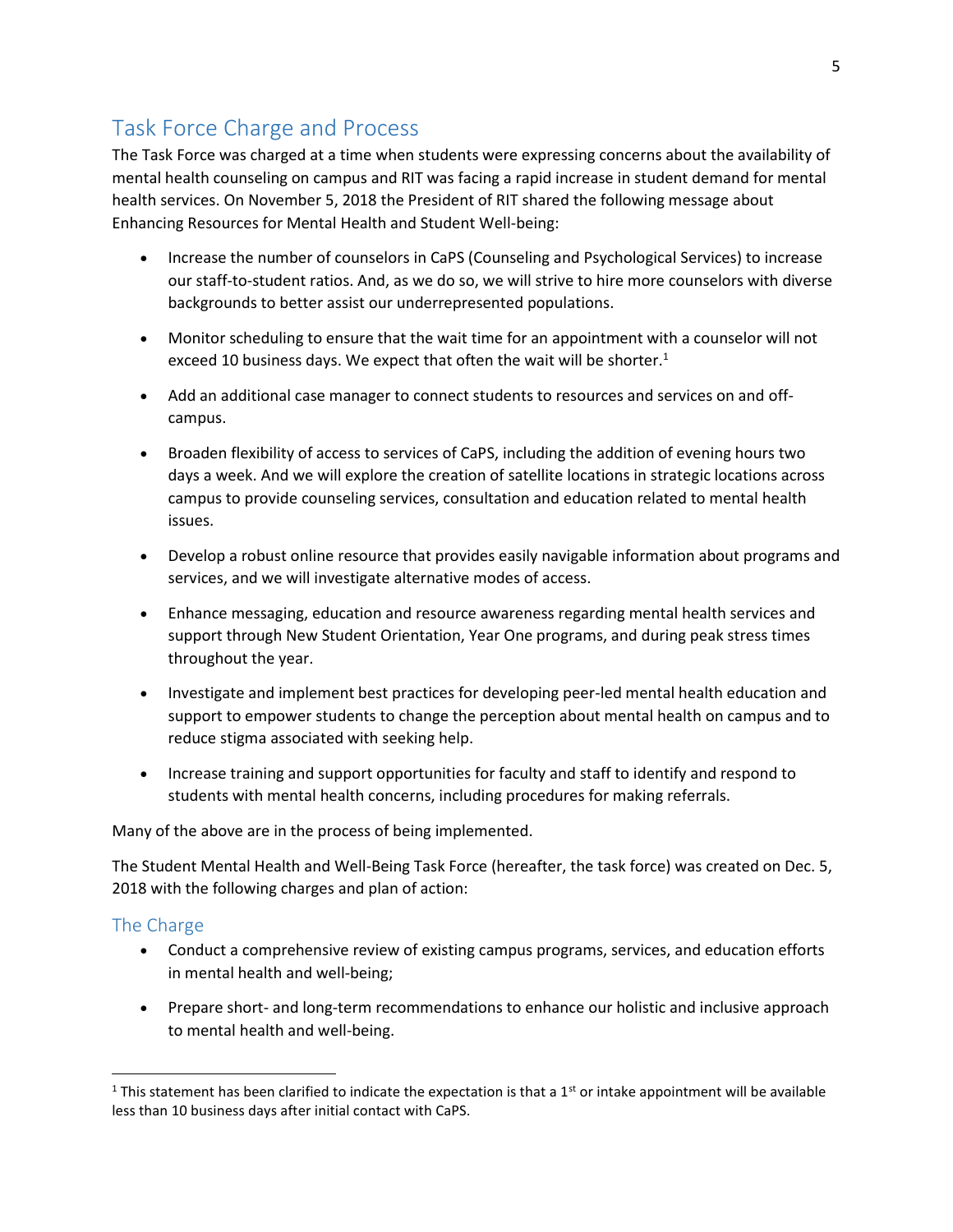Leadership of the task force represented an intentional collaboration between the Divisions of Student Affairs and Academic Affairs, reflecting a university-wide concern for student mental health and wellbeing.

**Jodi Boita**, Ph.D., Student Affairs - Co-Chair **Andrew Herbert**, Ph.D., College of Liberal Arts - Co-Chair

Additional task force members were selected by RIT governance groups, the Division of Diversity and Inclusion, and the National Technical Institute for the Deaf.

**Suzanne Bamonto**, Ph.D., College of Liberal Arts **Madhav Gali**, Golisano College of Computing and Information Sciences, Graduate Student **Jenn Hinton**, RIT MAGIC Center **Charles Okehie**, Kate Gleason College of Engineering, 3rd-Year Student Athlete & RA **Caitlin Pope**, School of Individualized Studies, 3rd-Year Student, MCAS, WOCHA **Mark Rosica**, NTID Counseling & Academic Advising **Nicole Scott**, Diversity and Inclusion, Native American Future Stewards Program **Ian Stroszeck**, Golisano College of Computing and Information Sciences, 2nd-Year Student, Student Government

The task force began meeting in January 2019 and spent time researching, dialoging, and planning for the process of gathering input from the RIT community. The task force started with a review of national data from the Educational Advisory Board (EAB), a report from an RIT engaged external consultant review of student health and counseling services from June 2015 (though CaPS has changed greatly in the four years since the external review report was received) and examination of selected articles on student mental health and well-being (see Bibliography).

Four public forums were held for RIT community members in March (two for students and two for faculty and staff). The task force also met with service providers and leadership from across the campus ranging from the CaPS counselors to staff in the range of other offices that were identified as integral to the care of student mental health and well-being (see below for details). The task force leadership solicited input from these groups that describes the "Snapshot of RIT Mental Health and Well-Being Providers" below.

Additionally, the task force co-chairs worked with an external consultant (Dr. Ben Locke, Executive Director of the Center for Collegiate Mental Health) and identified various sources of national data and a short list of counseling centers at peer-institutions to explore how other universities are dealing with increased demand for mental health services.

This report is being submitted to RIT Leadership with the understanding that it will be shared more broadly.

# <span id="page-6-0"></span>National Landscape, Trends and Current State

The task force was charged at a time when universities in the U.S. and Canada are struggling to meet ever increasing student demand for mental health services. Reports from th[e Center for Collegiate](https://ccmh.psu.edu/publications/)  [Mental Health \(CCMH\)](https://ccmh.psu.edu/publications/) reiterate this demand year after year. The National Association of Student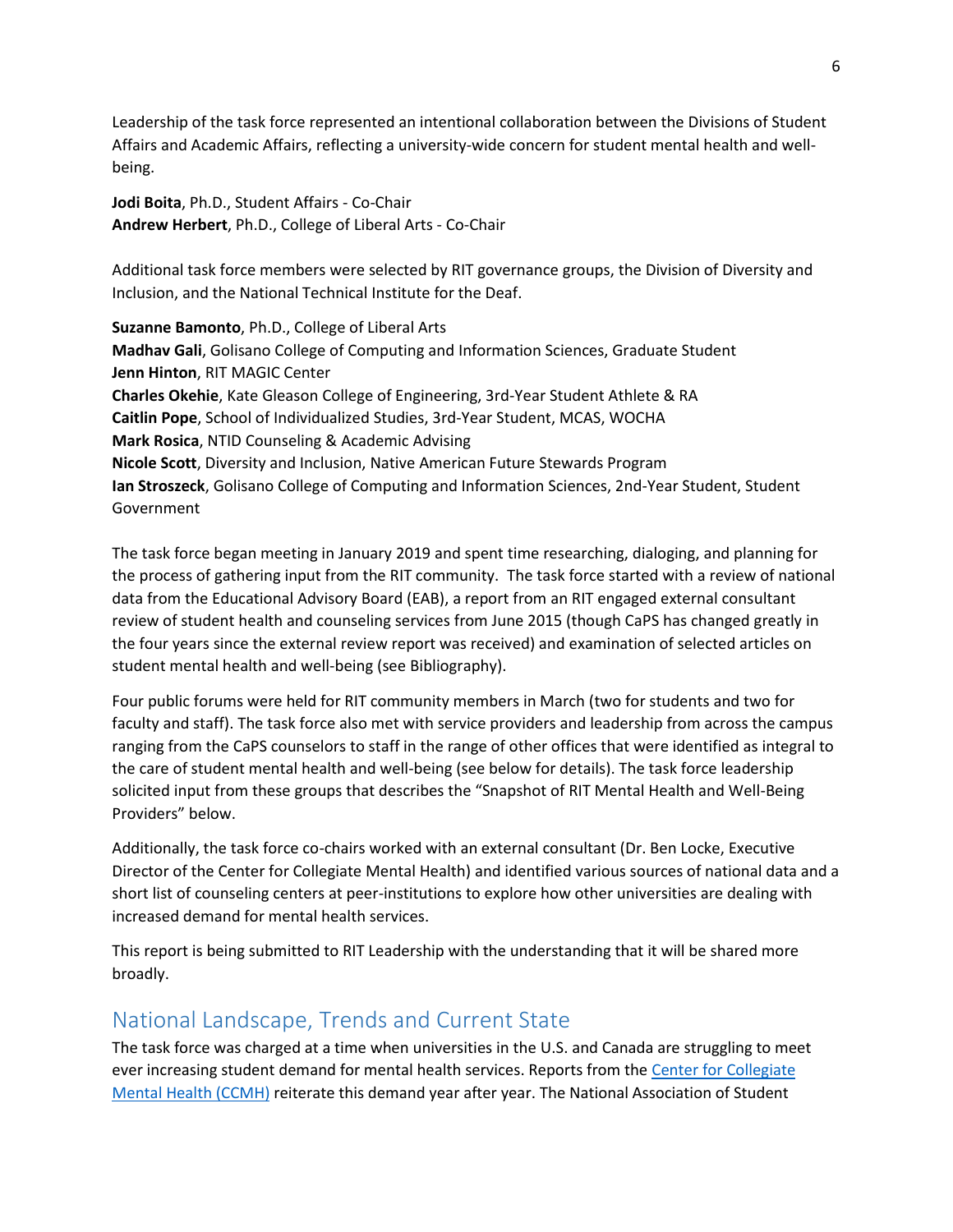Personnel Administrators (NASPA) devoted its winter 2019 *Leadership Exchange* magazine to a discussion of student mental health and well-being. Most institutions of higher learning face a growing gap between growth in student demand for mental health services and enrollment. The [2015 CCMH](https://ccmh.psu.edu/files/2017/10/2015_CCMH_Report_1-18-2015-yq3vik.pdf)  [report](https://ccmh.psu.edu/files/2017/10/2015_CCMH_Report_1-18-2015-yq3vik.pdf) (page 7) showed college counseling centers faced a near 30-40% growth in students served over 5 years when college enrollments had grown by less than 6%.

#### <span id="page-7-0"></span>RIT Landscape, Trends, and Current State

The figure below shows that enrollment at the Henrietta campus of RIT has increased by an average of 0.7% year by year since 2009-10. The number of unique students served by CaPS grew moderately faster than enrollment changed in the first half of the decade but has increased by over 60% compared to the 2009-2010 data. Clinical hours provided by CaPS rose more quickly, and we see a dramatic increase relative to 2009-10 in the last two years for both students served and clinical hours. These data show us that CaPS utilization has grown at a much faster rate than student enrollment.



Many reasons for this increase in counseling center utilization exist. It is clear that this is part a success story, where the perceived stigma surrounding seeking mental health care has been reduced, and subsequently resulted in increased help-seeking behaviors [\(Healthy Minds, 2017-18\).](http://www.healthymindsnetwork.org/system/resources/W1siZiIsIjIwMTgvMTIvMDYvMTBfMDdfMDlfNzI5X0hNU19uYXRpb25hbC5wZGYiXV0/HMS_national.pdf) There is also a popular narrative where social media and technology have isolated students and produced an increase in reports of anxiety, depression and social anxiety (Twenge et al., 2018), although the causal direction is not clear or consistent (summarized in Chen, 2018). Regardless of the causes, it is clear RIT is facing high growth in student demand for mental health services and the need is continuing to grow at a rate our current systems struggle to accommodate. Much of the increased demand comes from students indicating a high potential for self-harm, who require 20-30% more services, consistent with th[e 2018](https://sites.psu.edu/ccmh/files/2019/01/2018-Annual-Report-1.30.19-ziytkb.pdf)  [CCMH report.](https://sites.psu.edu/ccmh/files/2019/01/2018-Annual-Report-1.30.19-ziytkb.pdf)

The increases in demand for mental health services are also reflected in surveys of RIT students conducted in 2014 (the National College Health Assessment, NCHA) and 2017 (the RIT Health Assessment, RITHA, which included revisions to the questions for Deaf/Hard of Hearing students). From 2014 to 2017 there was a 50% increase in students diagnosed with or receiving treatment for a mental health condition. And these increases are primarily for stress, depression, and social anxiety consistent with national data (see the CCMH reports as one example). RIT student respondents report impacts on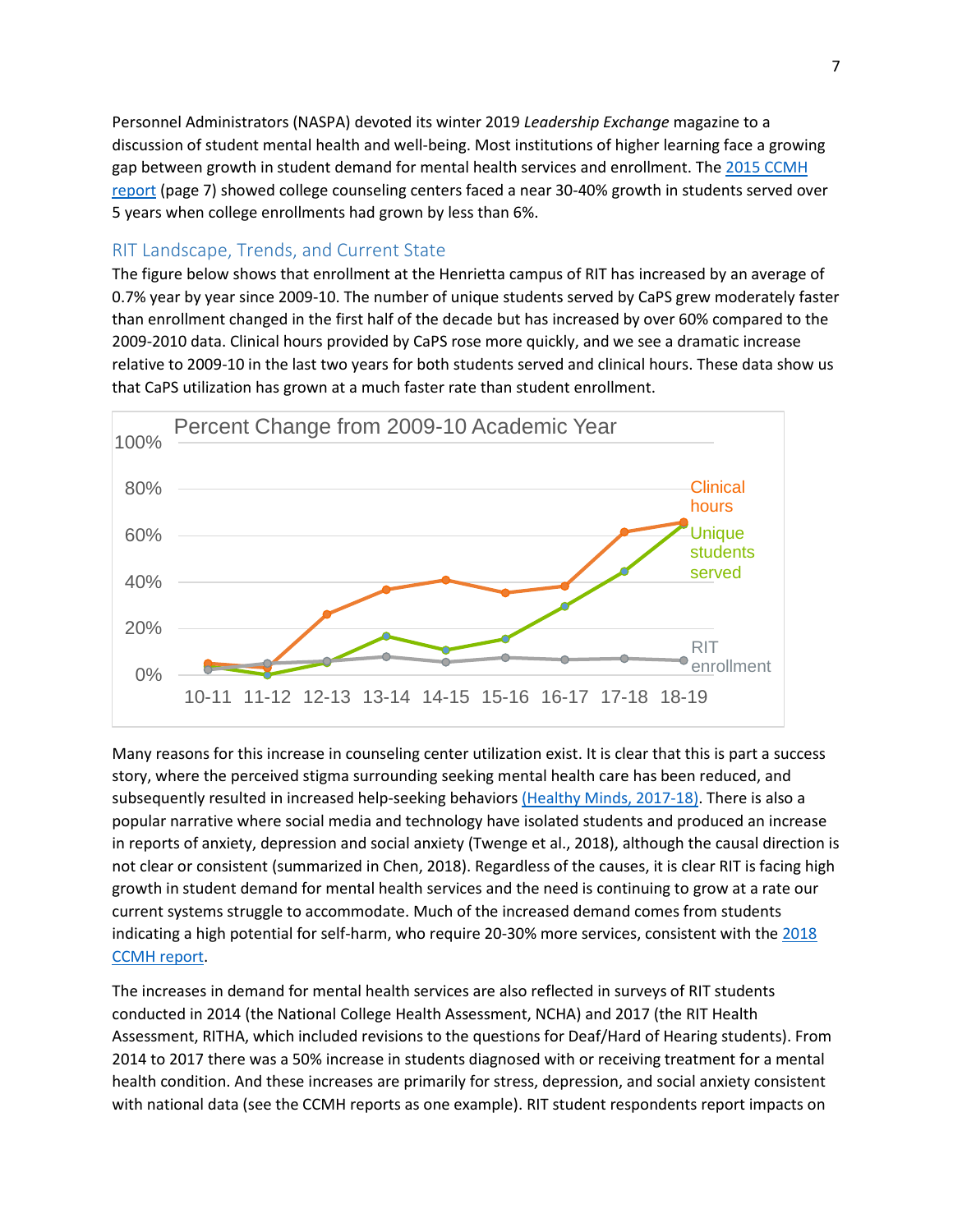their academic success similar to national averages for stress (33%), anxiety (25%) and depression (24%). They report higher than national averages for negative impacts from sleep difficulties and internet or video game use. Issues with sleep show the largest disparity between what students want help with compared to training and information provided by RIT. They also noted a lack of information on how to help other students in distress. On the other hand, RIT students responded that anxiety and depression training were available at levels that exceeded demand.

The task force was charged to examine student mental health and well-being. Student suicide was not explicitly called out in the charge, but it is a reality that suicides are tied to mental health and well-being and people's perceptions of a healthy population. Suicide occurs in any community and, unfortunately, RIT is no different. The emotional toll on a community following the death of one of its members can be significant. Following the death of an RIT student a team of representatives from key areas (minimally including Public Safety, Student Affairs, Academic Affairs, and University Communications) meets to determine how to best support the student's family and the campus community. In addition, a communication plan is developed in collaboration with the family of the deceased. It must be noted that there often can be conflict between preserving the family's privacy and open communication with the RIT community.

# <span id="page-8-0"></span>Snapshot of RIT Mental Health and Well Being Providers

Providers of mental health and wellness at RIT were asked to submit descriptions of existing campus programs, services, and educational efforts in mental health and well-being. The guiding questions submitted to the providers were:

- 1) What are we currently doing to support student mental health and well-being?
- 2) What are the details of changes that are in motion?
	- a) What are the related target dates for changes?
- 3) What collaborative efforts are we engaged in to support student mental health and well-being?

We grouped the providers into three categories; (A) Universal (programs with a wide audience), (B) Programs for target populations, and (C) Those core to providing mental health related intervention and/or treatment. The following RIT providers submitted reports:

- A. Center for Residence Life; Year One Programs/RIT; Wellness Programs and Services<sup>2</sup>; Public Safety.
- B. Center for Women and Gender; Q Center; Center for Spirituality and Religious Life; Division of Diversity and Inclusion; NTID Counseling and Academic Advising Services; Spectrum Support Program; Center for Student Conduct.
- C. Counseling and Psychological Services; Case Management; Student Health Center; Student Behavior Consultation Team.

## <span id="page-8-1"></span>A. Units providing services to RIT students in general

#### Center for Residence Life

l

[The Center for Residence Life](https://www.rit.edu/studentaffairs/reslife/) supports student mental health and well-being through direct 1:1 engagement with students who live in both the residence halls and apartments. Paraprofessional staff (the Resident Advisors, RAs) are the front-line contact for all residential students and are often aware of

<sup>&</sup>lt;sup>2</sup> The Center for Women and Gender is part of Wellness Programs and Services, but it provides more specific and targeted support and so is discussed separately in the second category of programs.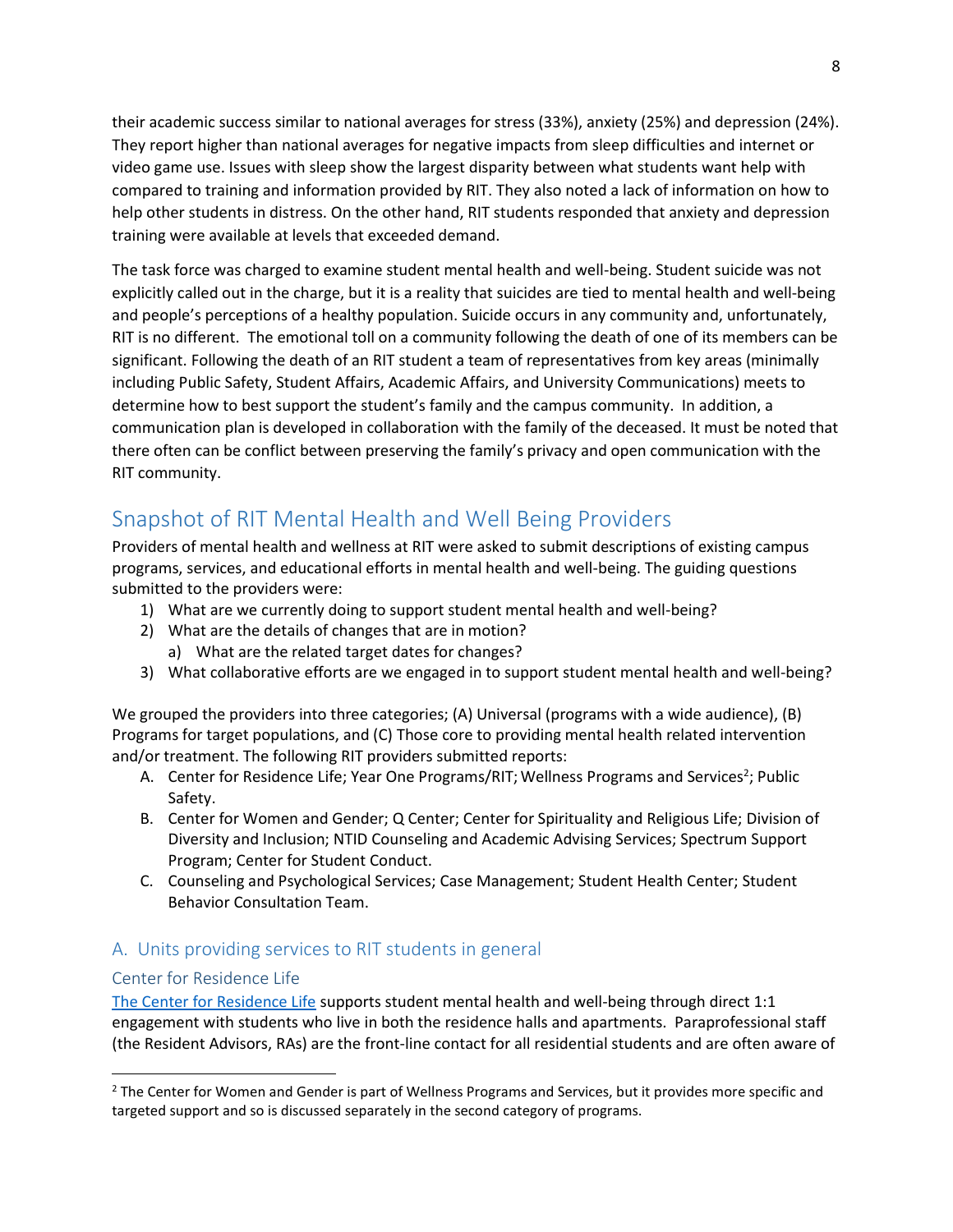well-being concerns, including mental health, before other faculty or staff. RAs receive frequent and ongoing training and supervision in this area and others. Community development is an important priority for the Center for Residence Life and is supported by programming and events (85 of these had a wellness focus in 2018-19). A significant portion of the work the professional staff does with residential students is outreach to and connection with students when members of the RIT community have expressed concern for their well-being though a variety of means, including the Student Behavior Consultation Team.

#### Year One Programs/RIT 365

[Year One Programs](https://www.rit.edu/studentaffairs/yearone/) offers a transitions and student success related course taken by most incoming first year students. RIT is currently transitioning to a new model, the RIT 365 course, which was first piloted in Spring 2019. The course guides students through topics related to mental health and well-being, such as connections and interactions with others, self-reflection on expectations and goals for the academic experience, and physical and outdoor activity. Two main differences in the programming between the formerly offered YearOne course and the RIT 365 course will be an increase in experiential and reflective activities as a primary mode of learning within RIT 365 and a course structure intended to connect students with RIT community members.

#### Wellness Programs and Services

[Wellness Programs and Services](https://www.rit.edu/studentaffairs/wellness/health-promotion-and-education) is housed within the Division of Student Affairs and oversees programming aimed at enhancing the well-being of all students. Its mission is "to educate students about the value of a balanced and holistic lifestyle and to help students identify personalized areas of opportunity for growth," with a specific focus on mental and emotional wellness. These efforts are the focus of three of their 10 Wellness Teams (Emotional Health, Self-Care, and Spirituality). Outdoor Education (OE) programs were identified as addressing mental and emotional wellness, including Red Barn Climbing, OE Wellness classes, and Team Building programs. In addition, a number of Wellness Education courses support overall student wellness, including mental and emotional health. RIT students are required to complete two Wellness Education courses prior to graduation.

A Wellness Peer Educator program is planned to launch in the Fall of 2019. This program will hire students to serve as peer educators to plan and deliver outreach, mental health awareness, and large-scale events such as a Suicide Prevention Month and an Out of the Darkness Walk.

#### Public Safety Department

[RIT's Public Safety](https://www.rit.edu/fa/publicsafety/) Department is charged with safety and security at RIT. Within the scope of their work, RIT's 40 public safety officers have been the first responders to on- and off-campus issues involving RIT students 24 hours a day, 365 days a year. In the last 3 years, Public Safety has documented an increase in mental health calls including mental health arrests, welfare checks, despondent persons, etc.:

- 2016: 245 calls
- 2017: 292 calls
- 2018: 303 calls

In the fall of 2018, all 40 public safety officers received an additional 8 hours of mental health training to supplement their on-going training and professional development.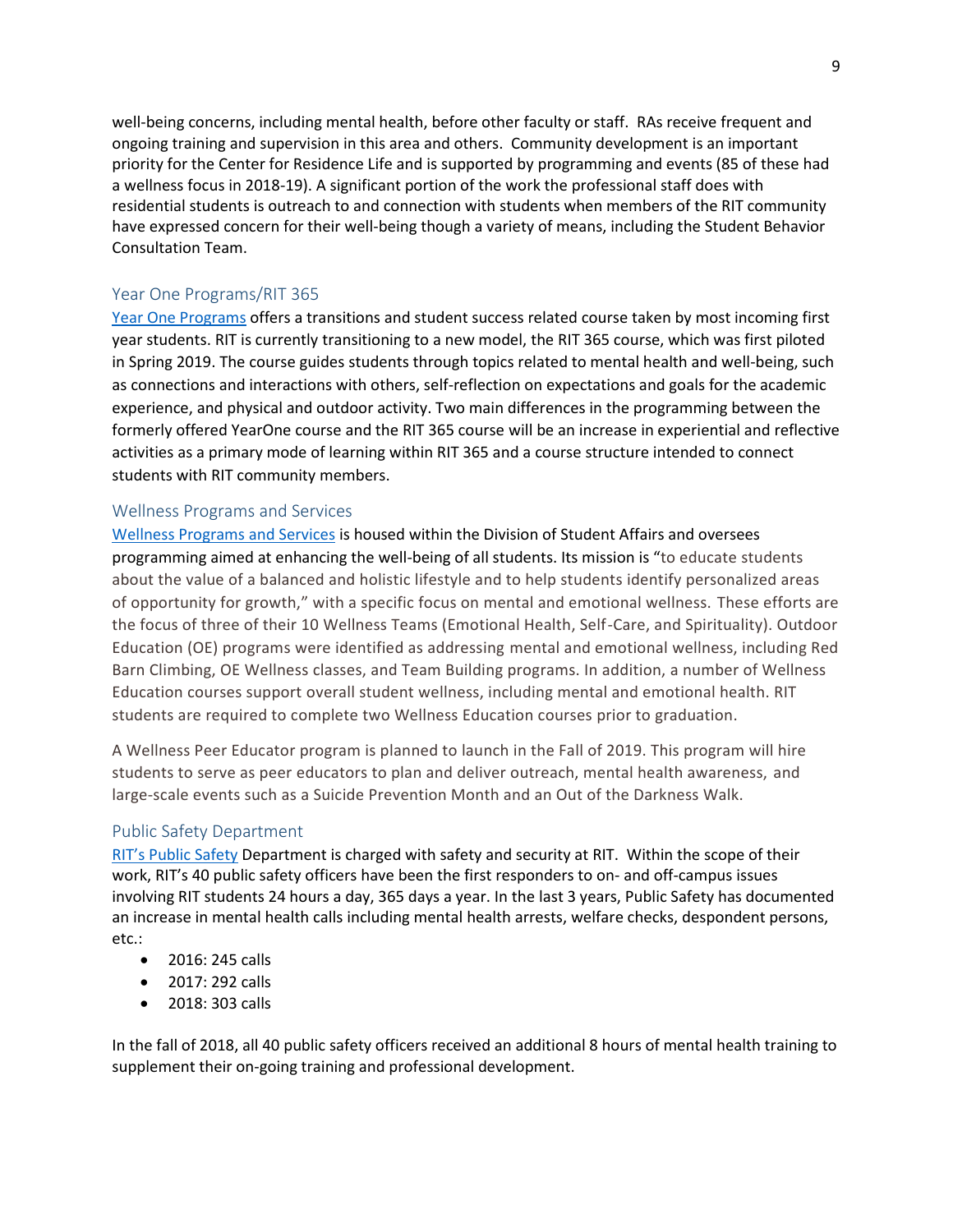#### <span id="page-10-0"></span>B. Targeted

It is the understanding of the task force that the units described under this heading provide a range of support services that are not intended for mental health assessment or treatment. Students engaging these resources who demonstrate a need for mental health assessment or treatment services are referred to Counseling and Psychological Services or Case Management by staff in the units.

#### Center for Women and Gender

[The Center for Women and Gender \(CWAG\)](https://www.rit.edu/studentaffairs/womenandgender/) serves as a resource for advocacy and education to the entire RIT community. CWAG provides educational outcome-based programs to inform the community of relevant issues impacting women and gender minorities, both in the RIT community and global society. CWAG also provides 1:1 support for students. For students needing an advocate because of sexual assault, harassment, relationship violence and/or stalking, CWAG offers a 24/7 after-hours support service known as CARES. CWAG manages approximately 150 CARES cases annually.

#### Q Center

[The Q Center](https://www.rit.edu/studentaffairs/qcenter/index.html) is part of the Center for Campus Life and provides a resource for the entire RIT community that promotes a safe, equitable and respectful campus for all members. The Q Center offers LGBTQIA+ students and allies with a safe space on campus as well as education and promotion initiatives.

Q Center conducts Safe Zone trainings. Safe Zone training is a workshop to develop and cultivate workplace, school, and social spaces that are supportive of the LGBTQIA+ community. These trainings cover gender and identity, supporting LGBTQIA+ students, and can be adapted to each department's needs.

#### Center for Spirituality and Religious Life

[Spirituality & Religious Life \(SRL\)](https://www.rit.edu/studentaffairs/religion/) supports student mental health in three primary ways; 1) support for spiritual/religious practice, 2) support for community, and 3) pastoral care. SRL supports spiritual growth through dedicated religious and interfaith programs, including religious services, community service and charitable involvement, opportunities for devotion and spiritual self-reflection, meditation and contemplative opportunities, multi-faith prayer, interfaith dialogue, lectures, panels, and experiential activities, and other programs. SRL currently works with eight partner communities and twelve student run spiritual-religious clubs to support communities on campus for Buddhist, Christian, Hindu, Jewish, Muslim, and Pagan students. Chaplains have interfaith training and provide pastoral care through one on one caring conversations across religious traditions.

#### Division of Diversity & Inclusion

[The Division of Diversity & Inclusion](https://www.rit.edu/diversity/sites/rit.edu.diversity/files/docs/InclusiveExcellenceFramework.pdf) (DDI) works collaboratively with academic and administrative units to provide a holistic range of services that enhance access and success for historically underrepresented students, faculty and staff, support education and scholarship, and ensure a welcoming, inclusive, vibrant and accessible environment for everyone. Departments and programs under DDI provide underrepresented students with academic support and advising, leadership development opportunities, and create an inclusive, student centered, and multicultural supportive environment. In spring 2019, DDI developed a new partnership with CaPS that provided space within the Multicultural Center for Academic Success (MCAS) suite for a CaPS staff member to provide mental health services.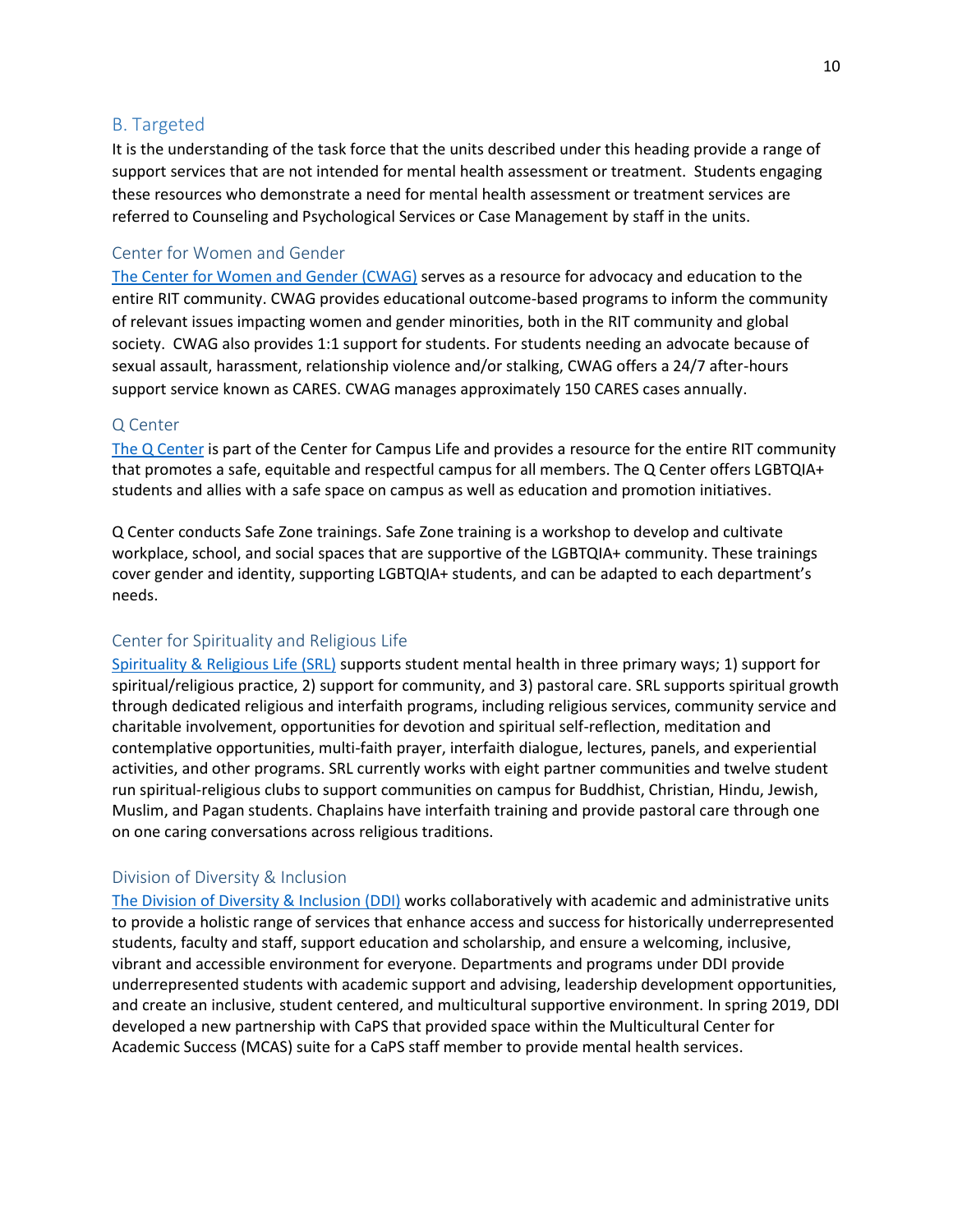#### NTID Counseling and Academic Advising

[NTID CAAS](https://www.ntid.rit.edu/caas) provides academic advising and personal counseling services to all deaf and hard of hearing students at RIT. Students are assigned a counselor upon entering the university and have ongoing access to 1 on 1 support for a variety of advising and personal counseling needs through graduation. These services require expertise and understanding of the complexity of the developmental and linguistic experiences for deaf students in their familial, academic, social, political and cultural contexts. The academic advising role requires an in-depth knowledge and understanding of the various degree requirements and all related academic policies and procedures. Both roles require proficiency in sign language and to be able to work with a variety of students' communication modes. Students with more serious mental health concerns are referred to CaPS. CAAS reported they annually provide over 11,000 hours of academic advising and personal/career counseling to students.

#### Spectrum Support Program

[The Spectrum Support Program \(SSP\)](https://www.ntid.rit.edu/caas) is a fee for service program that aims to enhance the college experience for students diagnosed with an Autism Spectrum Disorder (ASD) by providing individual coaching, drop-in support, and case management services. These program components are designed to help reduce social, academic, and transitional stress commonly experienced by students with ASD, and to address students' particular needs. SSP also holds weekly dinners and other community events to get students engaged on campus and provide opportunities for peer interaction.

#### Center for Student Conduct and Conflict Resolution

[The Center for Student Conduct and Conflict Resolution](https://www.rit.edu/studentaffairs/studentconduct/) team works in collaboration with campus partners to assess, identify, monitor, and respond to students whose behavior may be troubling and/or present potential threats. The team assesses each individual's situation to devise an appropriate response. Student Conduct and Conflict Resolution, along with campus partners may also guide faculty, staff, administrators, and other students with procedures to engage students of concern with appropriate treatment, receive appropriate assistance, and/or needed referrals.

#### <span id="page-11-0"></span>C. Core Mental Health Treatment Teams

#### Counseling and Psychological Services

[Counseling and Psychological Services \(CaPS\)](https://www.rit.edu/studentaffairs/counseling/about-us/scope-care) is the primary provider of on-campus mental health counseling for students. CaPS provides urgent walk in appointments, counseling (individual and group), psychiatric services, consultations, and prevention services to enhance students' potential for learning and success and to promote the emotional health and well-being of the campus community.

CaPS is designed to provide short-term counseling for students with common mental health challenges. They provide referrals to off-campus providers for more serious or long-term concerns. A scope of care statement can be found on the [CaPS website.](https://www.rit.edu/studentaffairs/counseling/about-us/scope-care) At present there are 17 counseling staff (1 of whom works with NTID students) plus the director. There are 4 counselor searches ongoing, including an additional position for NTID students and an Associate Director for Clinical Services. Overall, the number of CaPS treatment providers is in line with IACS recommendations for an institution of RIT's size. A full-time psychiatrist is also employed by CaPS but holds office hours within the Student Health Center. There are currently 5 doctoral trainee positions to provide additional mental health care. One full-time administrative staff member supports the CaPS office, and one additional position will be staffed.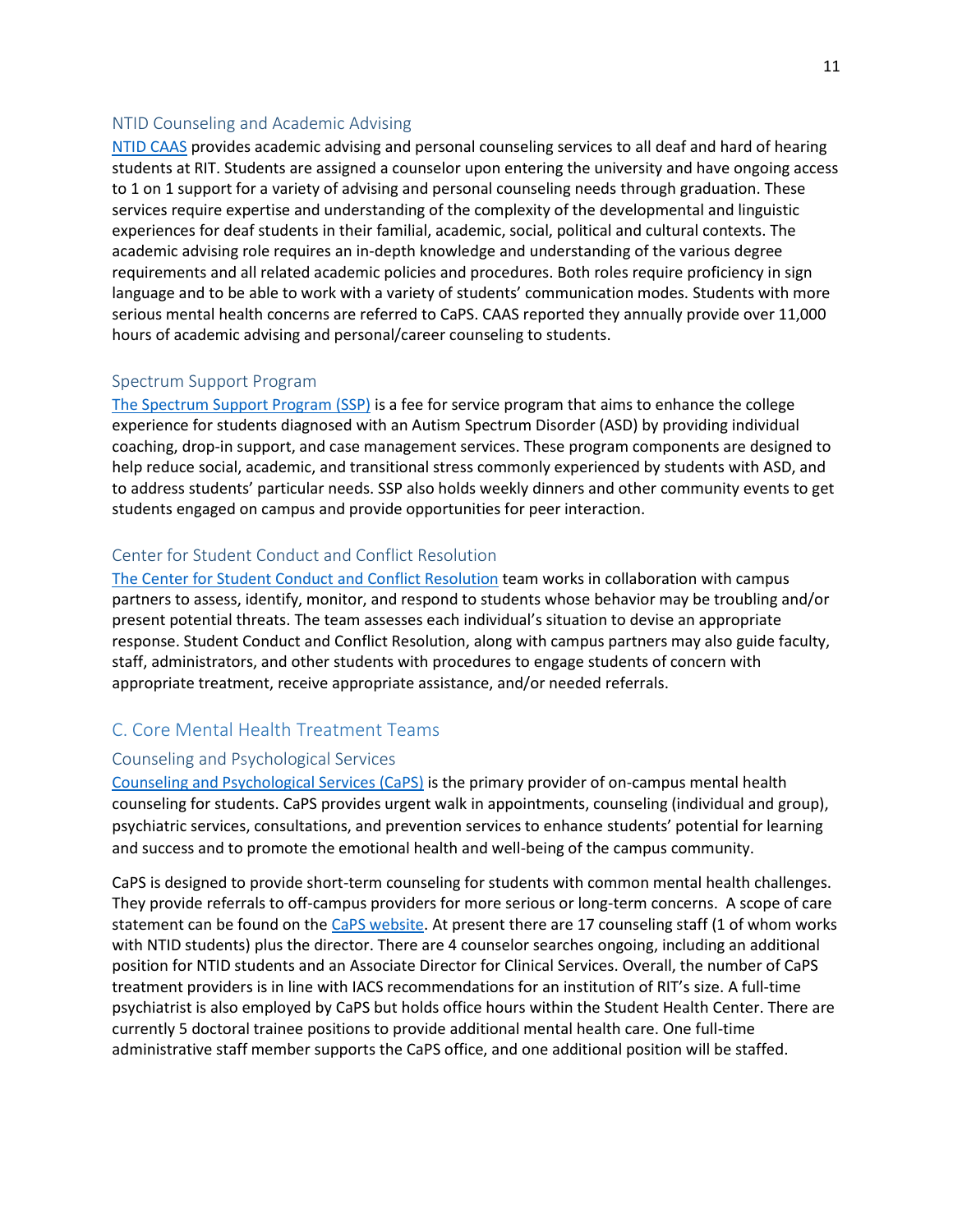CaPS has added an after-hours phone service available evenings, weekends and holidays. Information on callers is provided to CaPS daily. In the fall of 2016, a new model for urgent walk-in appointments was established. Walk-ins are currently accommodated by 2 counseling staff scheduled for this purpose. It is the task force's understanding that there is essentially no wait time to access an urgent walk in appointment. There is one counselor who meets with students in the Q-Center, another in MCAS, and one in GCCIS. Plans are in place to expand this embedded counselor model to other areas across campus in the coming year.

In order to manage the influx of new students seeking treatment, CaPS uses what is known in college counseling centers as an "absorption model". In this model, counselors are expected to "absorb" each new student into their caseload regardless of the number of students they are already managing. In theory, this model prioritizes initial access but may also result in time-delays between appointments. Alternative models provide new students with a brief evaluation and those seeking routine treatment, who are not in crisis, are placed on a waitlist and assigned to a counselor as soon as an opening is available. Short wait times for the initial appointment have been prioritized and did not exceed the university promise of 10 business days or less in the spring semester, and were often quite a bit shorter.

#### Case Management Office

[The Case Management Office](https://www.rit.edu/studentaffairs/wellness/case-management) assists students in navigating their health and wellness services both onand off-campus. Their mission is to ensure the continuity of care for RIT's students through advocacy, coordination and education. The case management team is currently made up of two full time case managers and they are in the process of hiring a third full-time case manager. Their office reported increase in service to students from 612 student encounters in 2016-17 to 1655 student encounters in 2018-19.

The Case Management unit provides an array of on- and off-campus services to students. The offcampus services include arranging/assisting transportation to off-campus services, acting as a hospital liaison, helping students/families navigate insurance coverage and medical bill processing. The oncampus services include support for temporary clothing/food/housing assistance, assisting with return from a Leave of Absence, and the management of all cases for the Student Behavior Consultation Team. In addition to direct student service Case Management consults with faculty and staff to navigate and address health/mental health issues with students.

Campus-wide, Case Management advocates for the care of RIT students by providing "Early Intervention" training for all new employees (in partnership with Public Safety). This training is offered on a monthly basis and is a requirement for all new employees. In 2015, Tigers Care was established to enhance, promote, and sustain a culture of caring and support at RIT. Tigers Care encourages students to ask for help, and then puts these students in contact with resources on campus.

#### Student Health Center

[The RIT Student Health Center \(SHC\)](https://www.rit.edu/studentaffairs/studenthealth/) provides basic primary care to students who have paid the student health fee. Physicians, nurse practitioners, physician assistants, and nursing staff are available by appointment for health counseling, evaluation, and treatment of common medical concerns. For medical care beyond the scope of practice of the Student Health Center, students will be referred to local specialists with guidance and coordination of care provided by a member of the student health case management team.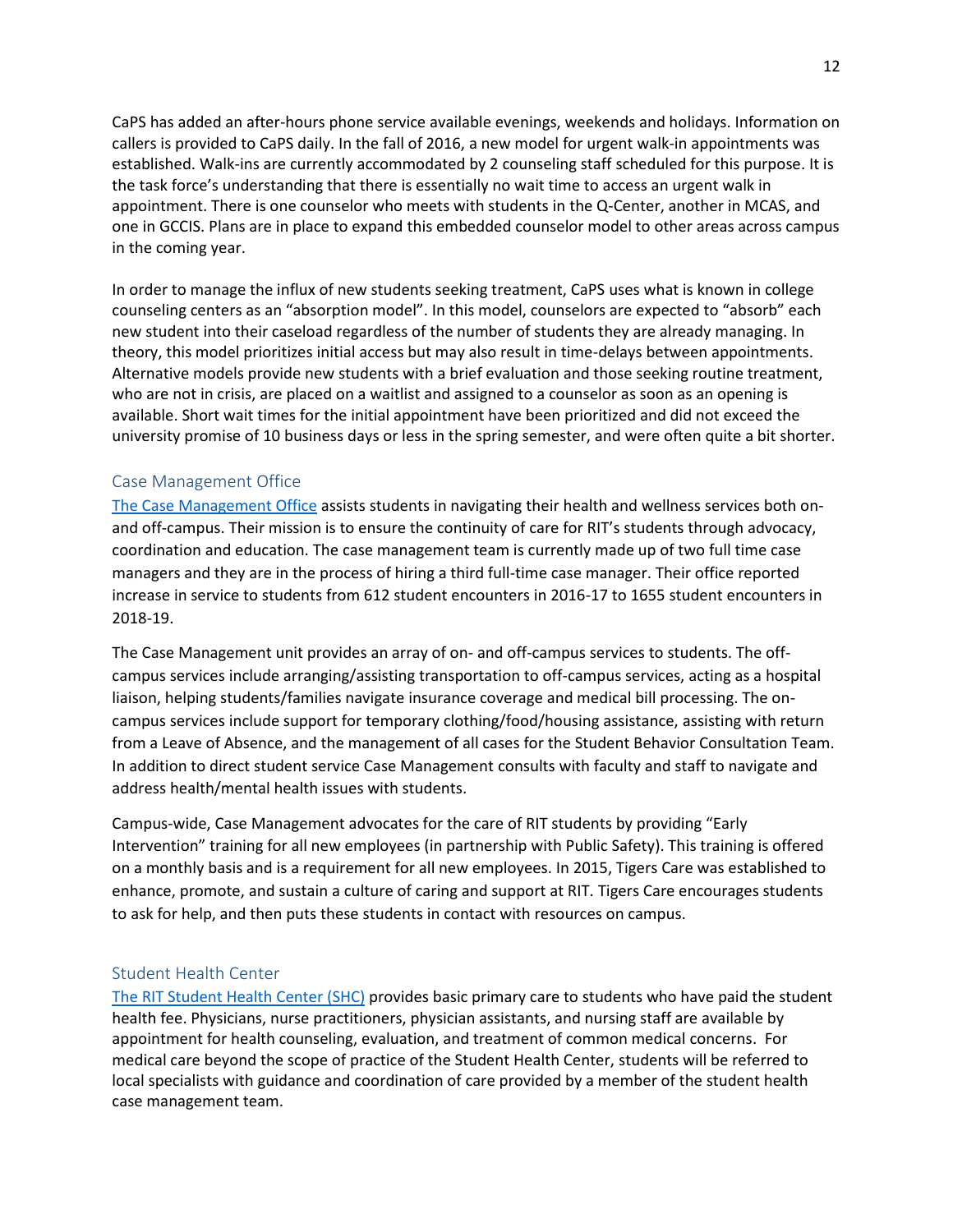The SHC provides multiple services that support mental health education, prevention and early intervention. All students seen at the SHC for a visit with a provider receive a brief depression screening every 4 months or when presenting concerns are commonly associated with depression or anxiety. Results of the screening are addressed with appropriate additional evaluation with consideration given to diagnosis, referral and safety. This year, the SHC piloted the addition of a behavioral health professional for 15-minute interventions with good success. If the student is interested, a referral to CaPS is made. SHC providers diagnose many mental health conditions and refer when beyond scope. When it is clear to either CaPS or SHC staff that the diagnosis is beyond primary care expertise, referral to the staff psychiatrist is initiated. Referrals to off-campus providers for psychiatry services are initiated when an appointment with the on-campus psychiatrist is not available or upon the student preference.

SHC providers prescribe medications for most common mental health concerns: ADHD, Depression, and Anxiety, accounting for a fairly high volume of appointments. Between the dates of 7/1/18-3/31/19, the first year they offered more comprehensive prescribing, SHC clinicians had 1180 mental health visits serving 477 students.

#### Student Behavior Consultation Team (SBCT)

[The SBCT](https://www.rit.edu/studentaffairs/student-life/student-behavior-consultation-team-sbct) coordinates the resources of RIT to review and address inappropriate, disruptive, and/or harmful student behavior to recommend collaborative and purposeful (non-punitive) interventions aimed at helping students achieve success. They also assist faculty and staff who are engaged with these students. This includes recommendations to the administration regarding students who may need to take a leave of absence, reaching out to students and providing both services and educational programming for faculty, staff and students regarding resources and referrals.

The team comprises key individuals who are responsible for the provision and administration of a wide range of services available to RIT students. These offices include Case Management, Residence Life, NTID, University Advising, Public Safety, Student Conduct and Conflict Resolution, and Counseling and Psychological Services. Follow-up and a review of action plan occurs until the situation has been satisfactorily resolved.

The majority of the work of SBCT involves responding to concerns that are raised regarding a specific student (including those communicated via Tiger [Concern](https://cm.maxient.com/reportingform.php?RochesterInstofTech&layout_id=3) reports). Training and outreach regarding how to best refer student of concern for services occurs on a regular basis. Future plans regarding service provision, reporting and protocol development are in progress.

# <span id="page-13-0"></span>Feedback from the RIT Community

The task force received input from the RIT community through public sessions and meetings with the service providers and their directors. Hundreds of comments were provided, and these were sorted by the task force to identify challenges and opportunities for RIT with respect to student mental health and well-being.

#### <span id="page-13-1"></span>The Good News

It was apparent to our task force that there is a great deal of care for and commitment to student mental health and well-being across campus. In addition to some challenges, our task force noted the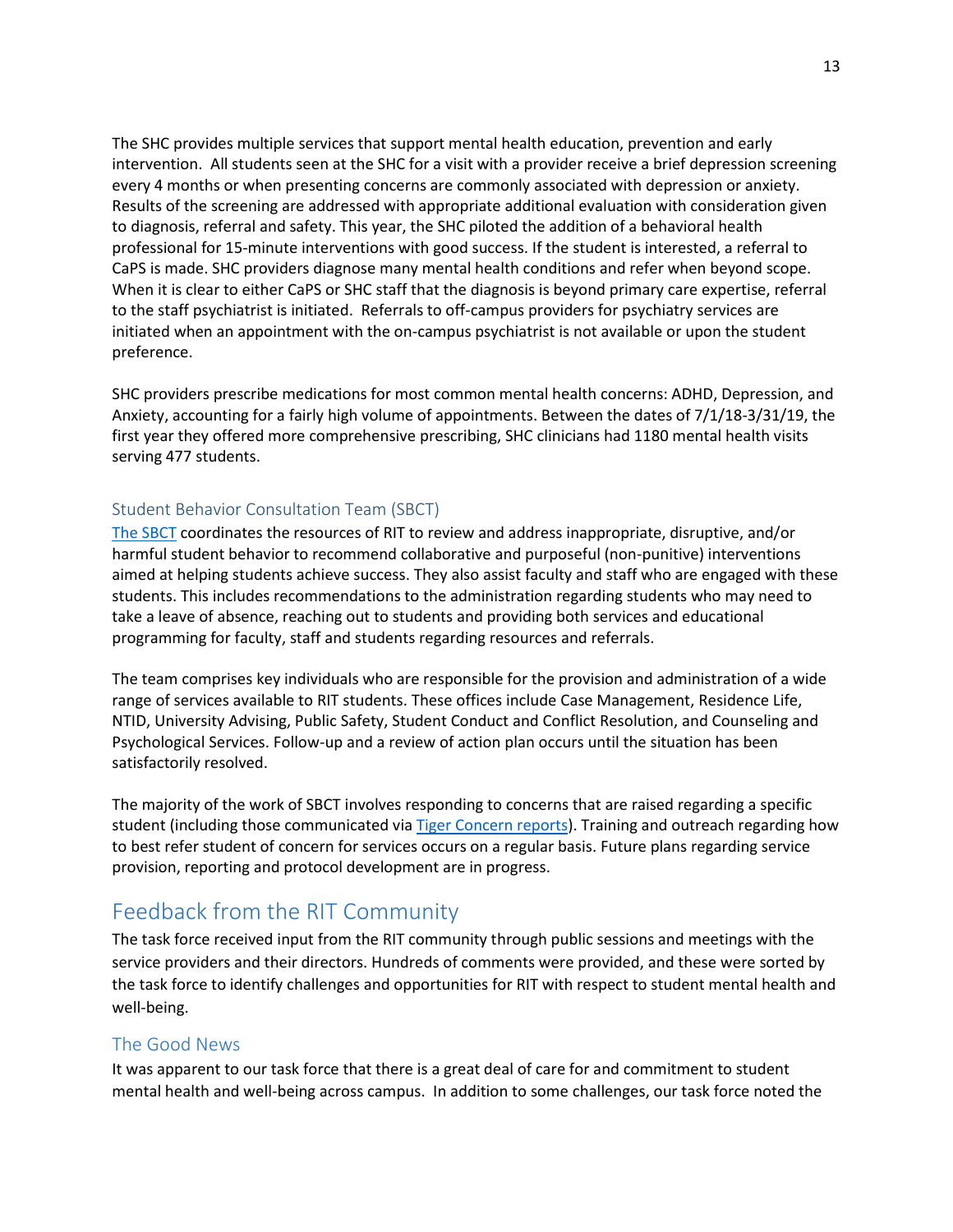many ways students, faculty, and staff believe RIT is doing a great job at supporting the mental health and well-being of students.

Many positives were mentioned, and a few were repeated by many in the RIT community. Initiatives such as th[e Tiger Concern Report](https://cm.maxient.com/reportingform.php?RochesterInstofTech&layout_id=3), [TigersCare,](https://www.rit.edu/studentaffairs/tigerscare/) and the after-hours urgent counseling call line were noted. There were comments focusing around many service providing units:

- CaPS staff and others providing support to students are caring and student centered;
- Counselors are now located in different locations on campus;
- Wait times for intake have been reduced;
- There is increased outreach to educate students about mental health and well-being;
- The case managers are dedicated and support students with needs for off-campus care;
- Having an after-hours call number has helped students; and,
- We have strengthened the connection between physical health care and mental health care.

## <span id="page-14-0"></span>Mental Health and Well-Being Challenges

Our work uncovered a number of challenges experienced by students, staff, and faculty that result in real and perceived hurdles to supporting student mental health and well-being. Many of these are consistent across higher education peers. As detailed earlier, the task force gathered information from a variety of sources. Although there are many layers and shades of grey to these qualitative data, we have chosen to report these in starker terms where there has been high consistency among sources.

#### Student/Family Expectations Differ from the Reality of Services

Many students and their families do not understand what services are provided through campus resources. For example, CaPS has a short-term treatment model whereas some students and families expect longer-term care. This is a salient issue for new students with a pre-existing counseling relationship who need to prepare for continuation of mental health care before arriving at RIT and should not expect all their mental health needs to be met by a campus provider. More students arrive at RIT with pre-existing therapeutic relations or background, and some have expectations for continued care. In some cases, staff, faculty, and student feedback noted that unrealistic expectations should be managed and other feedback illuminated fundamental disagreement about what a college campus should provide for students. The take-away message here is that work is needed to align student/family/community expectations with the level of services funded by RIT.

#### Student Resiliency Skills and Preparedness for College Life

Students, faculty and staff reported a need for incoming students to be prepared for life at college. Some students are arriving without adequate social and coping skills to navigate what they will experience at RIT (or any institution of higher learning). There are also vastly different expectations for high school versus college students, and we need to ensure students new to RIT have adequate preparation to thrive with the independence they'll face at college.

#### Campus Community Perceptions of Resources to Treat Mental Health

The task force was struck by how many misconceptions there are regarding the availability and provision of mental health and well-being services. Overall, faculty, staff and students do not have an accurate and complete understanding of the services offered on campus. This is true for many service providers,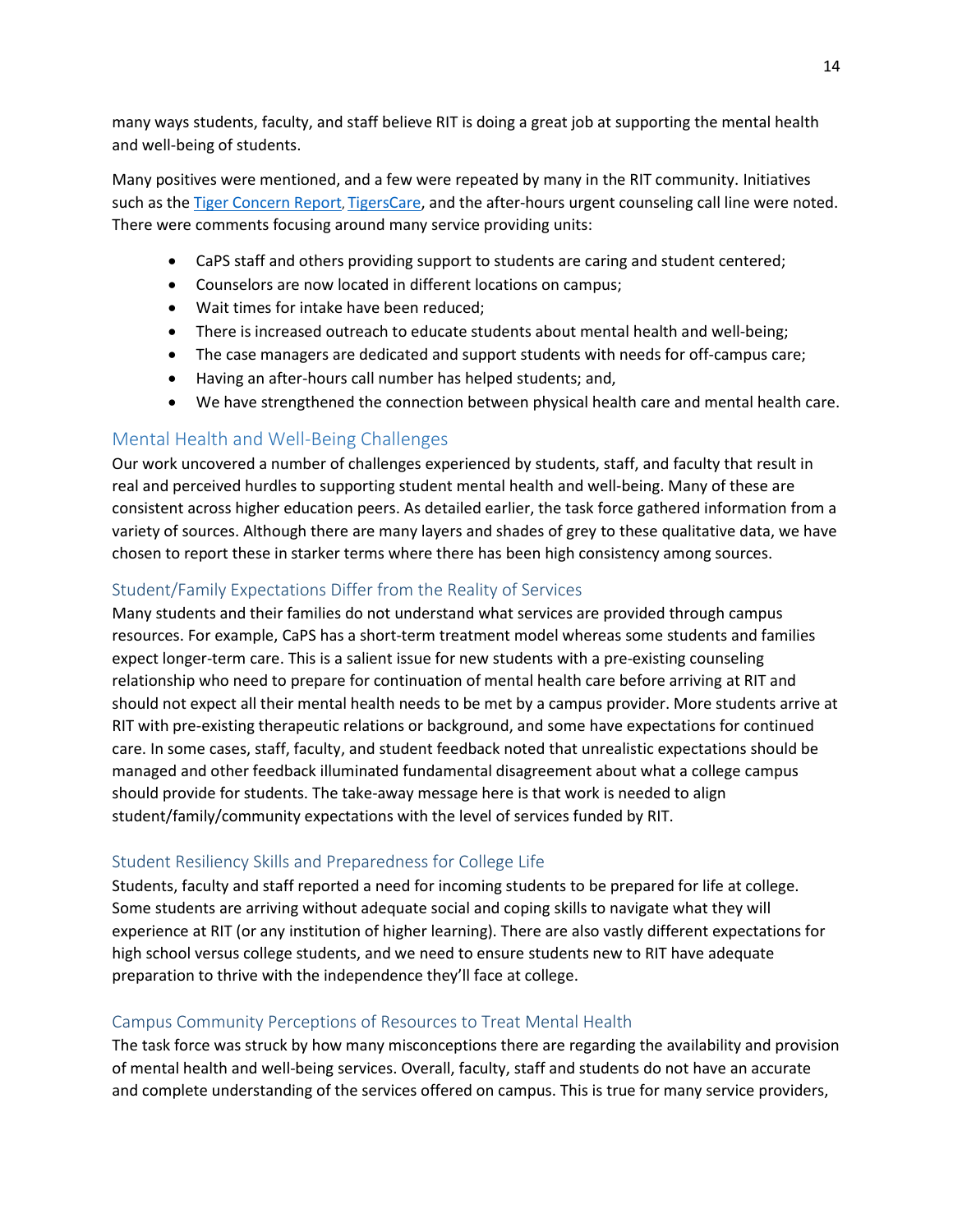academic advisors and others who are called upon to refer students to these services. This is certainly not the case for all individuals, but the misconceptions are pervasive. A primary cause of frustration that seems pervasive is confusion about CaPS and NTID CAAS structure and service models, how these two offices work together, and how they are distinct. The preceding snapshot of RIT mental health and wellbeing providers a starting point for cataloguing the resources at RIT but much more information presented in a coherent and easily navigable fashion is clearly needed.

#### Information Sharing and Knowledge about Confidential Services

We were struck by the breadth and depth of the gaps in knowledge about the services and support for mental health and well-being on campus. This was true across community members (faculty, staff and students), speaking to a gap in effective mechanisms for sharing information. Service providers were eager to know more about what's offered at other offices at RIT to facilitate their efforts to support student mental health and well-being. Again, there is no "one stop shop" to learn about the variety of student mental health and well-being touchpoints on campus.

#### Physical and Administrative Challenges to Accessing On Campus Resources

A variety of hurdles exist affecting students' ability (perceived or real) to access mental health services. Some relate to administrative procedure, hours of operation, physical access such as location, parking, or policy.

#### Access to Off-Campus Resources/Transportation

CaPS has a short-term therapy model, with the need to refer students to off-campus experts and services. Repeated references were made to the challenges of: getting an appointment with an appropriate off-campus service provider; having the means to pay for these services; and, a way to get there.

#### Insurance Coverage

Given the scope of mental health services provided on campus, some students will need to be able to arrange for off-campus treatment if they need more than short-term treatment. The task force was told many times that is complicated for students who do not have adequate insurance to cover services in the Rochester area.

#### Misconceptions, Stigma and Other Personal Challenges to Seeking Mental Health Treatment

While it is evident that the stigma related to seeking treatment for mental health has decreased, RIT community members noted that there are still challenges for certain populations. Feedback was prominent about continued stigma related to seeking help for mental health issues among international students and male students. Beyond stigma, there are personal and/or psychosocial barriers to accessing mental health and well-being support such as social anxiety, finding that therapy can be hard work, and knowing when to ask for help.

#### Need for Specified Resources

RIT CaPS has a short-term treatment model and does not provide resources for specialized treatment, instead referring students to off-campus providers for these needs. A predominant need noted by treatment providers and community members alike was testing for ADHD. Students vying for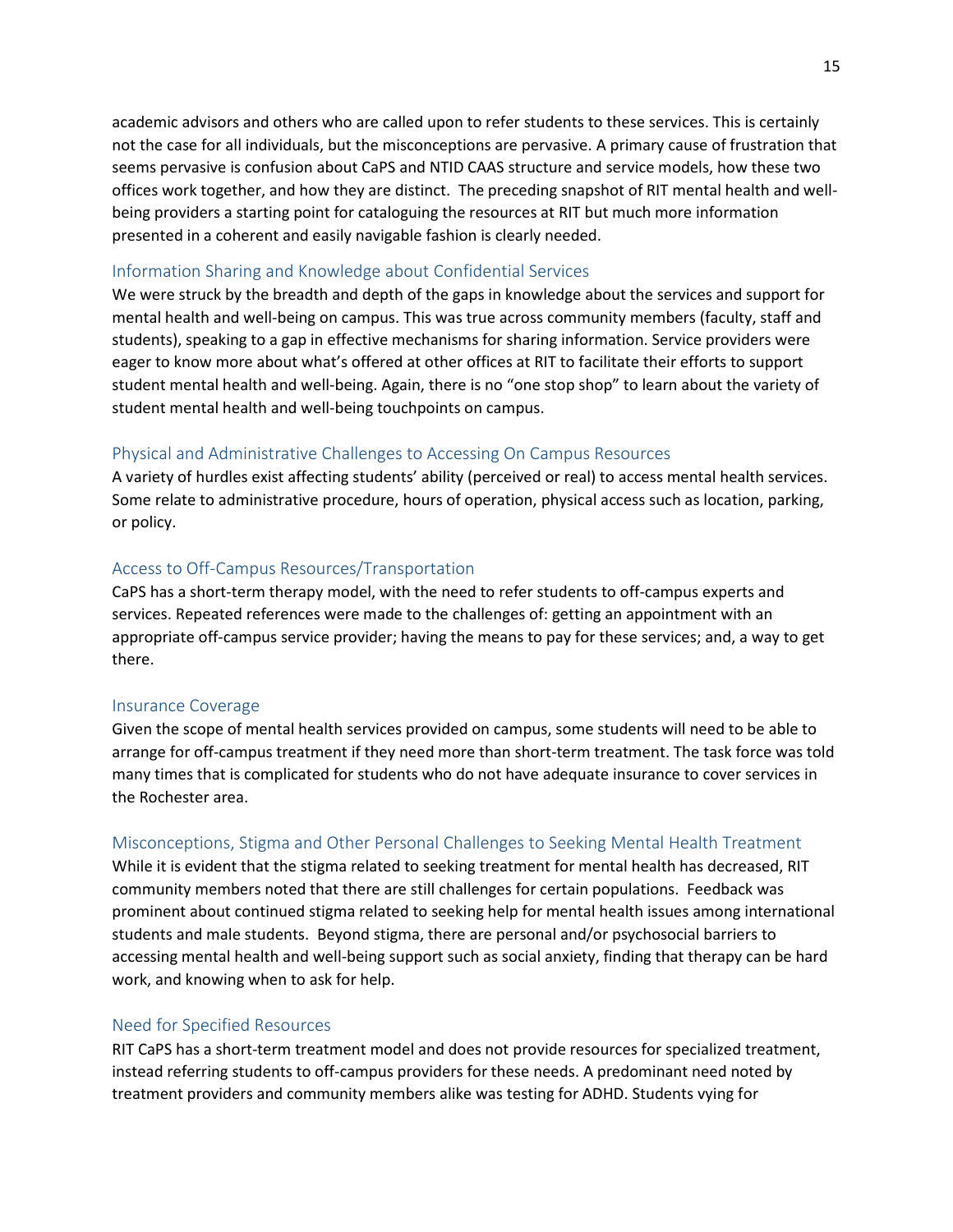accommodations through our Disabilities Service Office are in need of documentation and often arrive on campus without it or develop the need during their college experience. While the task force heard that the Rochester community is rich in mental health resources, it was also acknowledged by many professionals that specific services for the LGBTQ population, ADHD testing (especially for deaf and hard of hearing students) and psychiatric services can have long wait times for access given limited numbers of treatment providers. Additional concerns relate to finding providers who accept insurance.

## High Demand for Counseling Services and Pressures on Care Providers (outside of CaPS and NTID CAS) Across Campus

There is a perception that we lack a sufficient number of service providers given the numbers of students seeking counseling. Many people specifically noted this opinion with respect to CaPS. Offices such as the Public Safety Department, the Student Health Center and the Center for Residence Life continue to support students and respond to mental health related issues, and the increased demand affects their capacity to attend to other responsibilities.

#### Challenges related to collaboration and information sharing.

The ethical and legal limits to sharing information about cases creates frustration for those referring students to mental health services. Many faculty, staff, students and families have a limited understanding of the legal, ethical, and practical standards surrounding confidentiality of records and release of information.

# Academic Rigor, Mental Health and Well Being – Faculty and Staff Issues.

#### *Academic expectations*

RIT could be both academically rigorous and have a caring culture, but some perceived us to have an unforgiving academic environment. Course instructors need to be aware of the many demands on students going beyond the requirements of a single course. Students coming to college are often experiencing the need to create their own work/life balance for the first time. Mental health issues can decrease academic success, and academic stressors can exacerbate mental health issues. Some faculty have an expectation that students will arrive at RIT with work/life balance skills honed and ready, rather than seeing that they need to be part of the support and training network for these young adults.

#### *Faculty/Staff roles and abilities in supporting Mental Health and Well-being of students*

Faculty and staff struggle with recognizing and supporting students in distress. Faculty and staff informed the task force that they want to help students, but lack training in helping and engaging students with mental health and well-being concerns. These range from handling class absences for mental health issues, connecting students with resources on campus, and basic interpersonal interactions when a student is in distress.

#### Supporting High Risk and Significant Mental Health Issues Clients

Service providers reported many challenges and complexities related to supporting students who have complex, long-term and/or significant mental health concerns. This includes students perceived to be at risk for doing harm to self or others. A significant noted issue is that students with severe mental health issues come to campus without a plan for their care.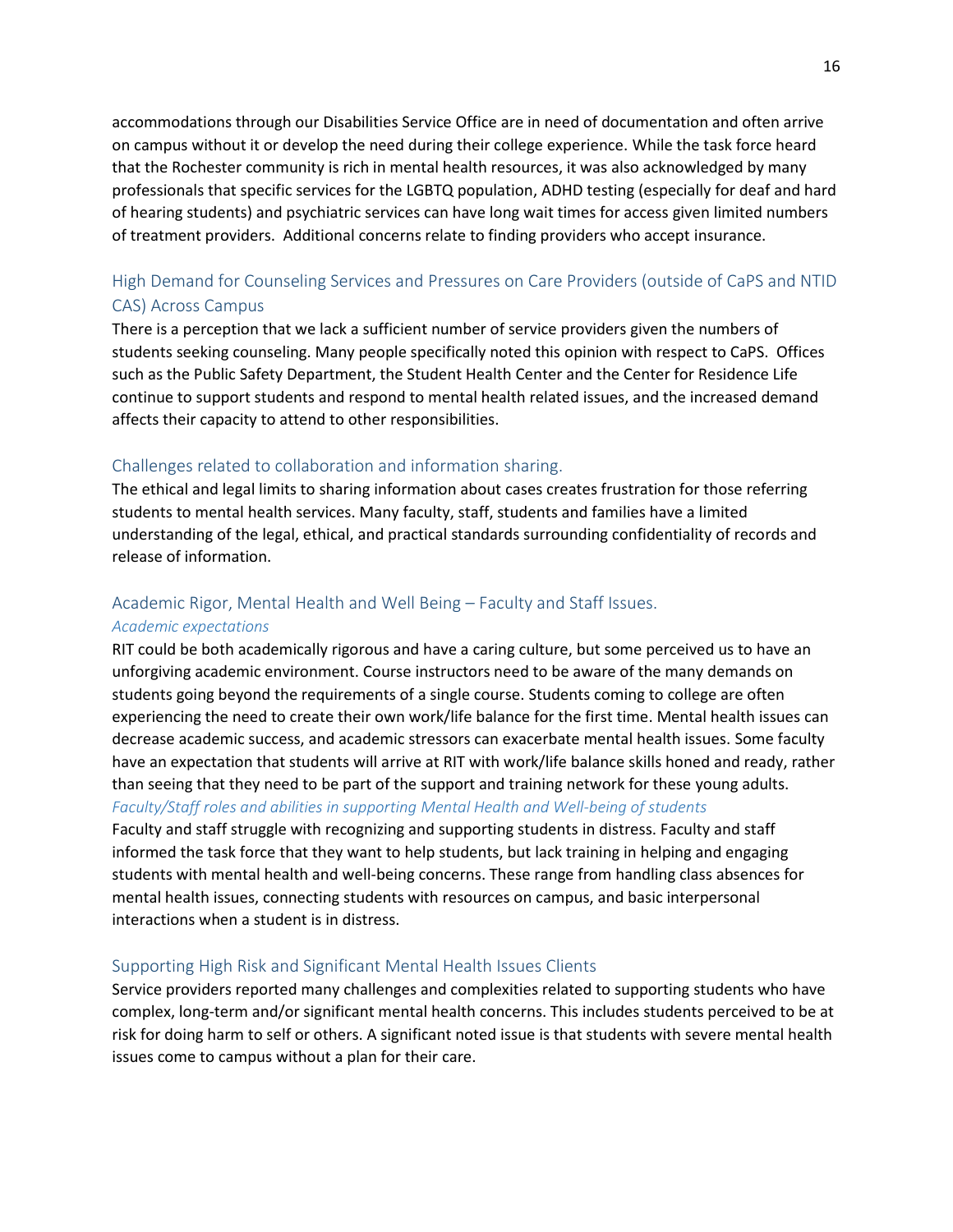## Challenges resulting from the varying service models of the Campus Mental Health Treatment providers (CaPS and NTID CAAS)

Students, care providers and others informed the task force that the short-term treatment philosophy and the absorption model for caseload management affects the availability of individual counseling sessions after the first appointment. These affect the ability to provide effective treatment, counselor caseloads (balancing hours providing treatment, outreach, clinical supervision, etc.), and student satisfaction with the frequency and availability of individual counseling sessions. There are a variety of skill sets held by the individual advisor/counselors in NTID CAAS, and thus different levels of treatment provided. CaPS and NTID CAAS have different service models, and this has created some confusion among students and those who refer students for mental health and well-being issues.

## Lack of Follow up for Missed Appointments

The was told that the intervals between counseling appointments at CaPS, and the variability of possible meeting times, may lead to students no-showing for appointments with CaPS counselors. Without systematic follow-up the reason for missed appointments is unclear. RIT may be missing an opportunity to better implement the short-term treatment model by not having a system of appointment reminders.

#### Timeliness of Services

The task force was informed many times that there is a lack of satisfaction with the timeliness of appointments with CaPS counselors. This problem varies with the time in the semester and is a common issue at college counseling centers. Feedback indicated concern that the wait time for follow-up and subsequent appointments can be long. Although RIT has recently promised to keep wait times for a first appointment to less than 10 business days, there is a perception on the part of some faculty, staff and students that this may be too long.

#### Diversity of Students and Presenting Concerns but Lack of Diversity within Support Systems

The task force received many statements about the impacts of our current state of services for underserved and marginalized populations, including challenges related to the lack of diversity among the staff who serve students.

#### Lack of Connectedness

We heard a strong desire from all stakeholders (students, faculty and staff) for greater attention to a sense of community and connectedness on campus. There is a lack of connectedness for students with other students, with faculty and with staff. Many concerns were noted to the task force about effectively identifying students in distress who are not well connected to others on campus. Many students don't need counseling services if they can make connections with others on campus. There is also a general sense that a lack of connectedness on campus creates a burden on CaPS to see students for social issues that are otherwise normal experiences.

#### Lack of Regenerative Spaces for Students

There is a shortage of informal and relaxing spaces on campus for students to find tranquility, and that provide an opportunity for reflection, or other restorative activities.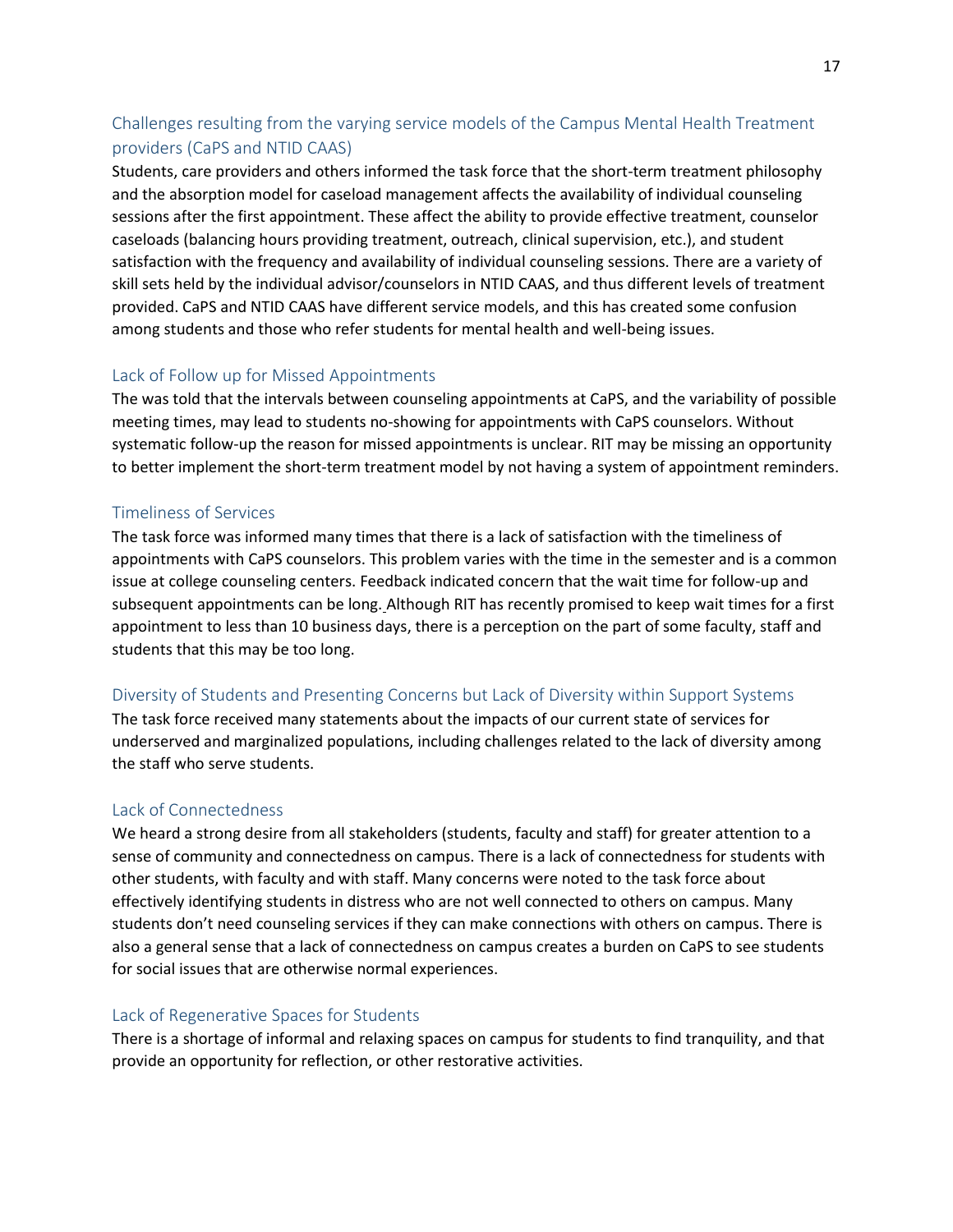## <span id="page-18-0"></span>Next Steps

The task force highly valued the feedback generated by our open forums for faculty, staff, and students, and our meetings with service providers. We set out to investigate these feedback themes further and collect comparative information from peer universities that would help us to draw conclusions and provide recommendations. *Details of those interviews, consultations, and reports are positioned within the recommendations they support in the following section.*

# <span id="page-18-1"></span>Conclusions and Recommendations

This task force entered into our work at a time when many shifts in the RIT network of care had already been put into action, and changes continued to occur throughout the past six months. As such, our recommendations should be understood with the following assumptions in place:

- Changes may already be planned or in place that address concerns and recommendations within this report. This is evident in the President's call for action on November 5th, 2018.
- The timing of our interviews and preparation of this report coincided with a period in the semester when college counseling services are at maximum capacity. This is a time of historically high demand on counseling center services nationally, as well as a time of predictably high pressure based on annual utilization patterns at counseling centers.
- Variable understanding of the current state of the services offered on campus greatly impacted the perspective of the stakeholders who offered feedback. Many challenges were noted that reflected inconsistent understanding of a variety of influences including, but not limited to, law or policy, administrative procedures, and services offered.
- The management of mental health services is a highly specialized field of expertise on a college campus. Recommendations are made with attention to feedback from a range of stakeholders across campus but are affected greatly by the guidance and counsel from mental health service providers, field-specific contacts made by the task force, and national data.
- In some cases, specific recommendations can be made, but in other cases, the limitations of time, access to data, and scope of expertise necessary to suggest a detailed direction indicated that it would be more realistic to suggest further inquiry and administrative attention to identified areas.
- Detailed resource allocation recommendations are beyond the scope of this task force.
- Technology solutions are frequently integrated into a comprehensive profile of services for a variety of business reasons. Technology recommendations are offered as examples of what is being used on other campuses to achieve specified outcomes. Prior to selection and implementation of any technology, a full investigation to review that the technology will meet business and user needs should be done in partnership with Information and Technology Services.

Keeping in mind that the tensions and dynamics RIT faces match national challenges, and that RIT has shown commitment to understanding and supporting the mental health and well-being of our students, this task force submits the following conclusions and related recommendations for further action and inquiry.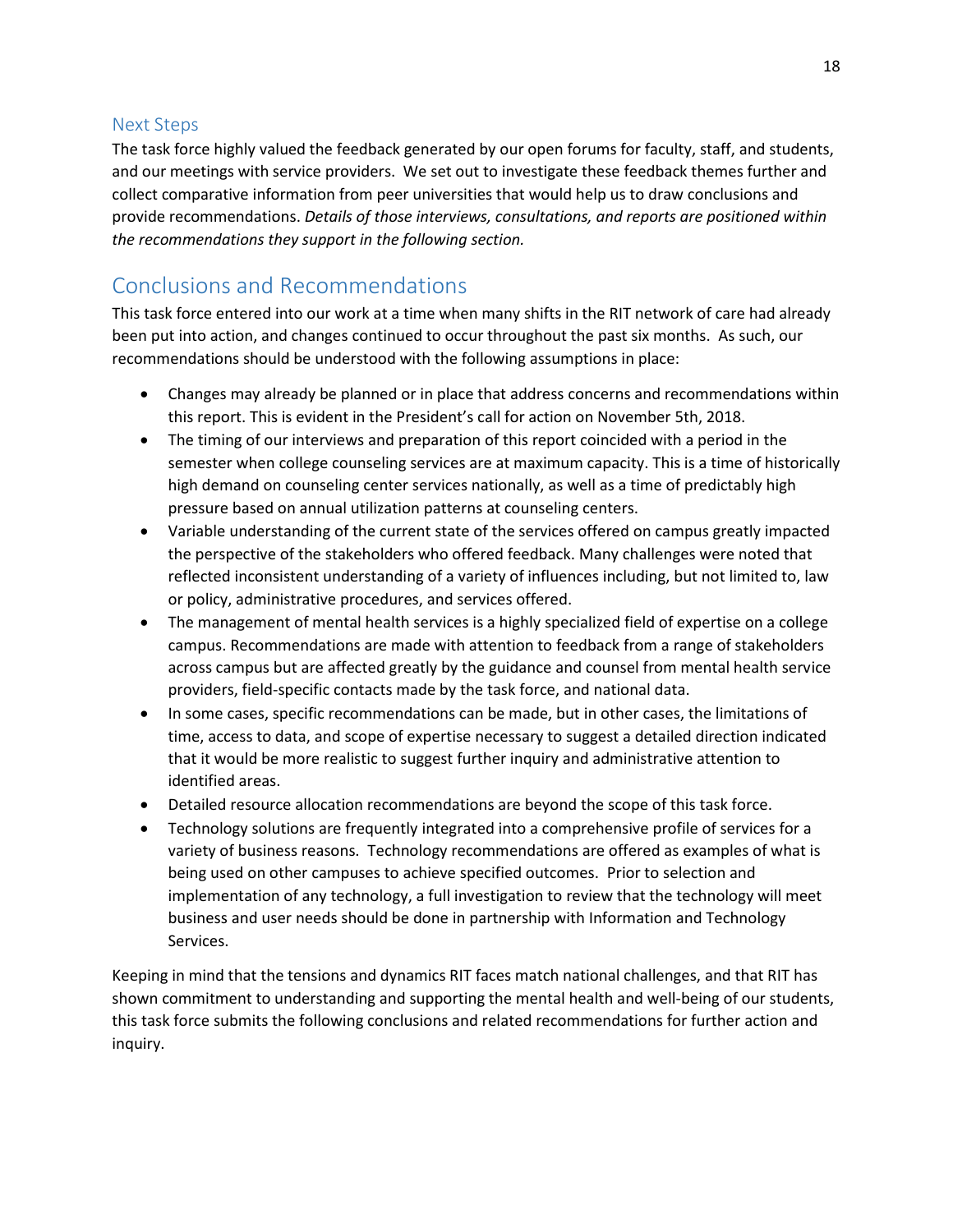## Our campus has experienced predictable impacts on our mental health services based on national trends in Higher Education.

It is the task force's conclusion that we are not a campus in crisis but, rather, a campus reacting to national trends in higher education related to the mental health and well-being care of the student population. National trends are evident in demand for CaPS services and the increases in clinical hours presented earlier.

## Our sense is that RIT Counseling and Psychological Services (CaPS) is facing increasing demand and will benefit from continued attention and care.

CaPS staff are providing effective clinical treatment outcomes and a high level of service despite increases in demand for mental health treatment. However, the current absorption model does not have a way to modulate the inflow versus outflow of individuals receiving care, especially in the context of demands exceeding service capacity. Emphasis has been centered on the importance of initial student access and assessment. The demand to see new clients as quickly as possible has affected caseload management and reduced time for organizational practices, such as staff meetings and clinical supervision. This is consistent with how other university counseling centers handle brief spikes in demand, but this is unsustainable in the longer term. It is essential that there be an effective structure in place to absorb the intermittent and predictable patterns of high demand during an academic semester and during times of crisis so that critical day-to-day operations can occur (e.g., meetings, supervision, planning, etc.).

- <span id="page-19-0"></span>1. Recommendations to support Counseling and Psychological Services in continuing to serve students well
	- a. **Navigate future changes with attention to the impacts on the system and the return on investment.** Future changes to CaPS should be thoughtful and planned over time. The benefits of any changes must be well articulated. We recommend the organization be allowed to stabilize, in light of the recent changes, and to review and enhance operating procedures before implementing further organizational/operating changes. Changes should be clearly communicated to staff and other campus stakeholders, evaluated over time, and adjusted according to evidence of meeting intended outcomes.
	- b. **Develop a protocol for clinician caseload management that makes sense for the CaPS treatment philosophy.** Mental health treatment providers rely on a system that regulates the inflow to their caseloads to maintain reliability of care. Written protocols need to be reviewed and/or developed, including how to manage incoming cases when counseling staff caseloads are full. Some campuses use a phased approach that considers the natural rhythm of the semesters. Increasing wait times and counselor caseloads are used as indicators that trigger different phases to caseload management and how incoming cases are treated. A variety of models of caseload management are used across different college counseling centers. It was noted that the success of these programs depends on close monitoring of caseloads and initiation of phases by a clinical director, as well as transparent communication to counseling center staff, making staff meetings and updates from a clinical director important to their implementation. Clear and transparent communication to students about the status of services and what can be provided upon connecting for an initial appointment is also essential.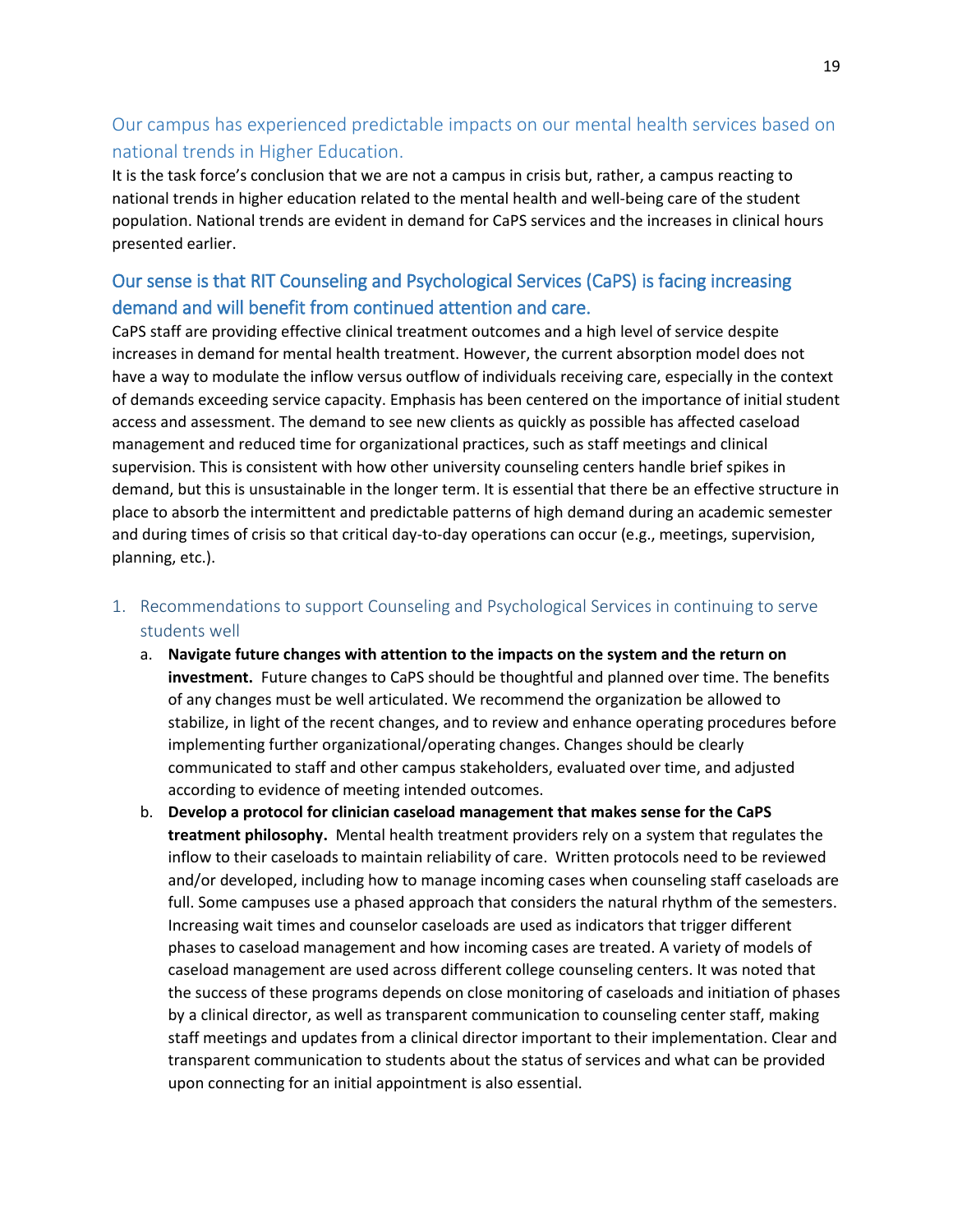- c. **Optimize the organizational structure at CaPS to meet the needs of the identified profile of services and to help meet demand during times of high utilization.** The task force understands this may already be in progress. Counseling centers of RIT's size typically have more administrative positions to oversee planning, supervision, and indicated administrative tasks than were in place at the time of this report. Minimally, counseling centers of RIT's service model and size typically have a director, clinical director/assistant director, outreach coordinator, and groups coordinator, all of whom have regular administrative responsibilities, but who can also absorb incoming clinical cases as demand increases during the semester or for instances of bridge support for students who require higher level of care where referral to the community has been challenging. It is important to note that as the size of the staff within this system and the population served grows, so do the administrative duties of these positions, making this recommendation alone insufficient to solve a clinical capacity issue.
- d. **Ensure that CaPS staff are well prepared and supported in creating and carrying out treatment plans in the short-term treatment model.** Short-term (or brief) therapy is designed and planned to be limited in nature (Levenson & Davidovitz, 2000). It is important that, for best treatment outcomes, short-term therapy is planned for the individual case versus occurring by default as a result of caseload capacity issues.
- e. **Thoughtfully evaluate the model and results of the embedded counseling positions, which are currently situated and planned for a variety of new locations across campus.** 
	- Continue to assess this service model against intended outcomes. According to consulting counseling center directors, while satellite and embedded positions do not tend to decrease the demand on the central CaPS office they may be effective at providing additional access to students who had not connected with CaPS. Assess and develop this service model with respect to intended outcomes.
	- Ensure that there is adequate support for CaPS staff being stationed in offices across campus (ensure safety, security, access to resources and connections with colleagues). It is important to proactively attend to the training and morale of embedded counselors and ensure they are connected to the centralized CaPS staff and office.
- f. **Continue to evaluate CaPS capacity and resource needs with respect to the service model employed, population size, and network of other resources.** Historically, college counseling centers have used a standard provided by th[e International Association of Counseling Services](http://www.iacsinc.org/staff-to-student-ratios.html)  [\(IACS\)](http://www.iacsinc.org/staff-to-student-ratios.html) to address the adequacy of the number of counseling center staff. This ratio is considered the best resource available but is not sensitive enough to a variety of current state benchmarking conditions. Given the current landscape for college mental health, a joint working group has formed through th[e Center for Collegiate Mental Health \(CCMH\),](https://ccmh.psu.edu/publications/) [Association](https://www.aucccd.org/)  [for University and College Counseling Center Directors \(AUCCCD\),](https://www.aucccd.org/) and IACS to create an updated staffing metric that will allow institutions to more specifically, and in a comparable way across like institutions, understand clinical load and necessary staff to student ratios for mental health treatment. The culmination of this work is on target to be presented to the AUCCD in October 2019. The task force recommends that RIT leadership stay apprised of the work of this group and consult the resulting tool to support staffing and resource decisions for CaPS.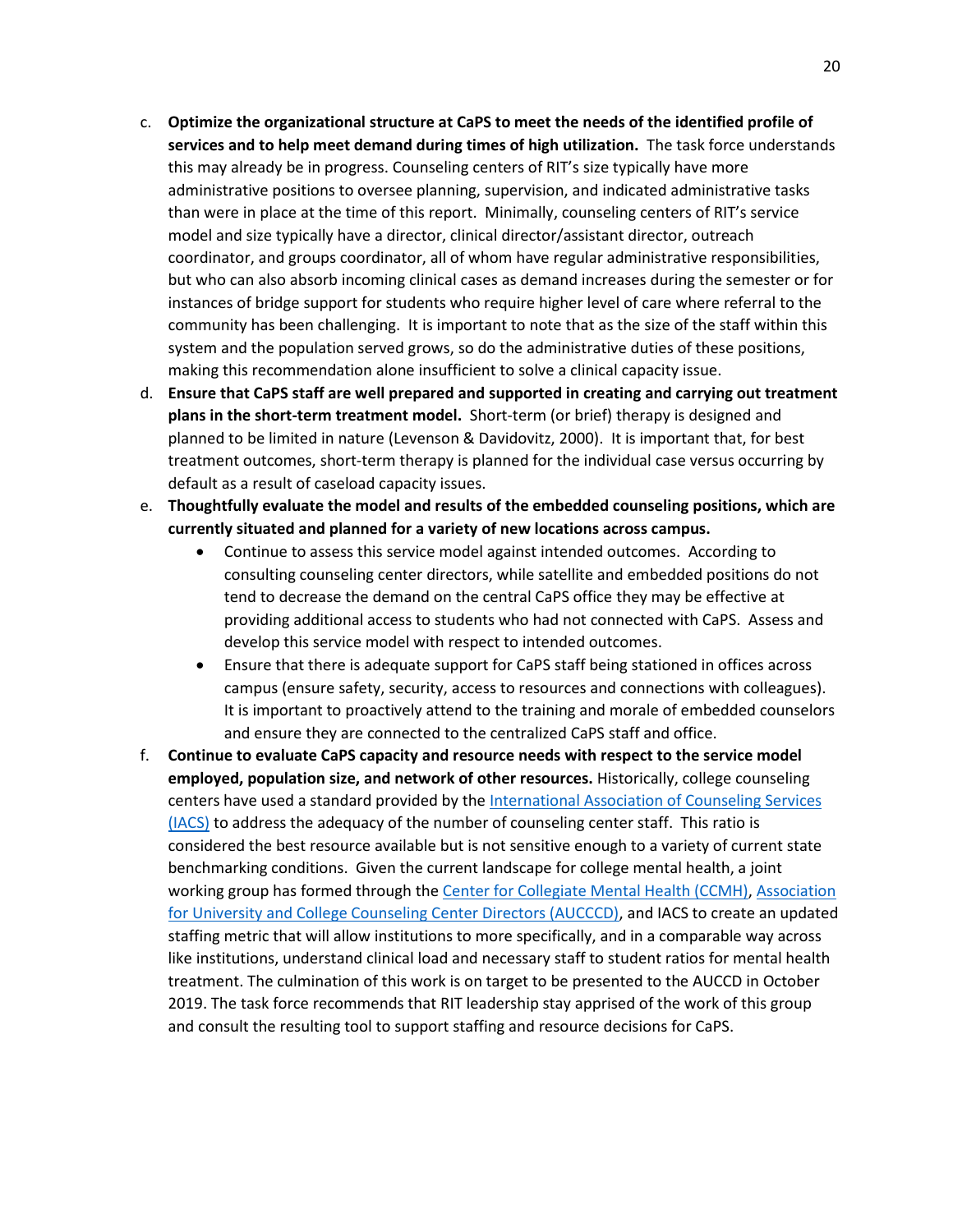We have many, and varied, resources to support the mental health and well-being of students but there is variation in the extent to which RIT community members have accurate and consistent information about these resources and how to access them. The task force received direct requests for better clarity of information and noted high variability in beliefs and knowledge about services through our open forums and service provider meetings. Additionally, a website review identified areas where information that would be helpful was lacking, inconsistent, or outdated. These communication and marketing gaps contribute to confusion and difficulty in navigating our on-campus services, as well as identifying when it is necessary to create a plan for off-campus care.

- <span id="page-21-0"></span>2. Recommendations to enhance marketing and communications plans around mental health and well-being strategies and resources
	- a. **Resource, create, and implement an integrated marketing campaign for a caring campus culture focusing on mental health and well-being.** Consider how this might integrate with the "[Tigers C](https://www.rit.edu/studentaffairs/tigerscare/)are" initiative as a foundation for this campaign, as this "campus wide effort" is in place but the mechanisms and purposes are not broadly understood.
	- b. **Partner with students on communications and information sharing.** Student Government has been a strong advocate for mental health and well-being of students and has collaborated on multiple initiatives. Students are great influencers and can provide significant positive impact when sharing accurate information. Inaccurate information can also be spread very quickly, thus negatively impacting culture and perceptions. The task force believes it is beneficial to continue these strong partnerships with students and student groups and expand our opportunities to work with students to share accurate and current messaging about mental health and wellbeing services on campus.
	- c. **Ensure that service provider web content is kept up to date and prioritize improvement of the CaPS web site in the University web redesign process.** Clarity and consistency of information, such as hours of operation and scope of services, as well as easy to navigate self-help resources are important for this community. Obtaining beneficial information in times of need is essential to students seeking help. After reviewing the current web site, we recommend that the CaPS website be updated, enhanced, and maintained (by developing a process for continued improvement).
	- d. **Consider and implement the best options for coherent representation of information about the variety of services and programs at RIT** in conjunction with the current University web redesign project. Coherence and accuracy of information, language that resonates with the identified target audiences, and improved website navigation are priorities for this work. Website users should not have to understand the organizational structure of RIT to access appropriate services. Bringing synergy to the host of information available will improve the web user journey. RIT should resource this digital strategy and website redesign project appropriately, include a comprehensive review of current digital tools, and implement a viable timeline to deliver a well-designed user experience.
	- e. **The after-hours counseling line should be publicized better.** Clearly articulating how to access the after-hours phone service with which RIT has a contract will help students to find and use this service appropriately when needs arise outside of CaPS business hours. It has been noted to the task force that the phone service can be of assistance to students seeking urgent access to a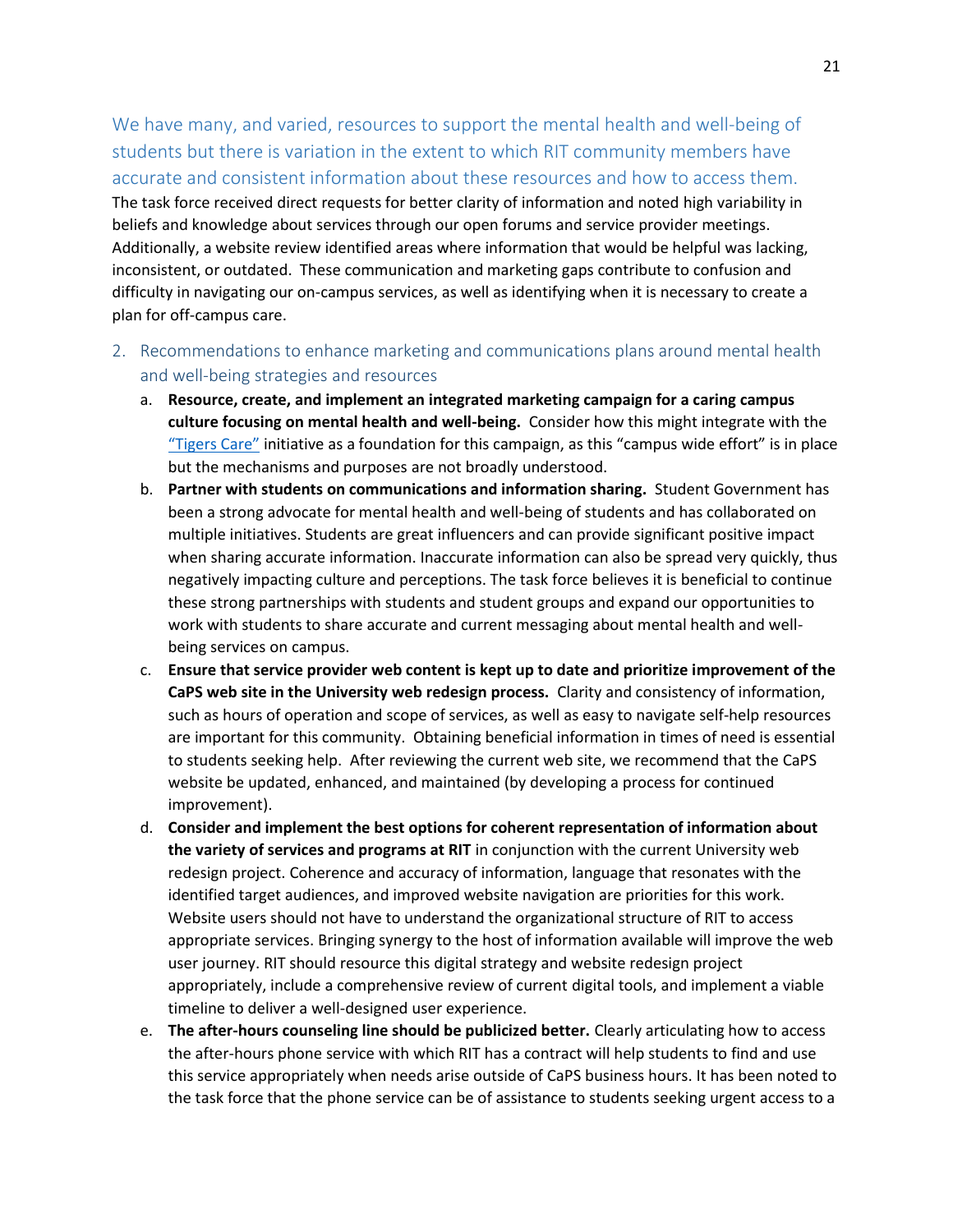mental health specialist, while also alleviating pressures on Public Safety and the Center for Residence Life outside of CaPS business hours. However, students generally don't know about it and contact Public Safety for non-safety related concerns. It might be useful to "name" the after-hours line so that the community can form an identity around the service (e.g., RIT Crisis Line).

f. **Clearly communicate the services provided by CaPS and NTID CAAS so that the RIT community can better understand the roles of these units.** It is apparent to this task force that RIT treatment providers, staff, faculty, and students alike are seeking a solid understanding of the differentiation, cohesion, and extent of services of these offices. Consistency of the implementation of those service parameters and partnerships are key.

## RIT has a large community of caring and motivated students, faculty and staff who are seeking guidance, information, and skill in supporting students.

Enriching the supports and opportunities for people in our community to make meaningful connections with students will enhance the culture of caring across the RIT campus.

- <span id="page-22-0"></span>3. Recommendations to enhance resources available to students, faculty and staff in support roles
	- a. **Provide professional development training for staff and faculty at RIT that focuses on identifying and supporting students in distress.** Training should focus on developing active listening skills, knowledge of RIT resources, confidence in handling expressions of emotional distress, and making an accurate distinction between normative emotional expression as a result of a difficult experience and symptoms of mental health concerns. Current training, delivered by the director of CaPS, has been well received on campus but given the size of RIT, it is not a sustainable approach for this to be the sole source of staff and faculty training. Consider the feasibility and benefits of offering vended solutions and packaged programs such a[s Kognito,](https://kognito.com/) [QPR,](https://qprinstitute.com/) [Mental Health First Aid](https://www.mentalhealthfirstaid.org/) as basic training, as well as training, such a[s Campus Connect,](http://counselingcenter.syr.edu/about/Campus%20Connect/) targeting identification of and response to students with suicidal ideation and a variety of emotional crises. While the call for making training available was clear to this task force, the continued appetite for access to training and potentially mandating training will affect the types of solution we would be able to adopt and strength of outcomes obtained. While such training can result in more effectively supporting students who do not need mental health assessment and treatment from CaPS, we must recognize that it is likely to also increase those identified who can benefit from treatment, thus also growing demand for CaPS services.
	- b. **Develop ways for formal student involvement in RIT's culture of well-being**. Students, staff, and faculty urged the task force to consider peer programming as an intervention that would support and identify students in distress. Student are interested in helping one another and there is value to the campus community in creating meaningful ways for that to occur. The integration of peer educators can expand reach and engage a broad diversity of students in promotion and prevention efforts. The task force was cautioned that peer programs may not reduce the need for additional professionally provisioned services.
	- c. **Foster opportunities for alumni and friends of RIT to engage and contribute meaningfully to the mental health and well-being of students**. Alumni and friends of RIT who are passionate about this topic and the care of our student community will find many ways to contribute to RIT's successful practices and culture of care.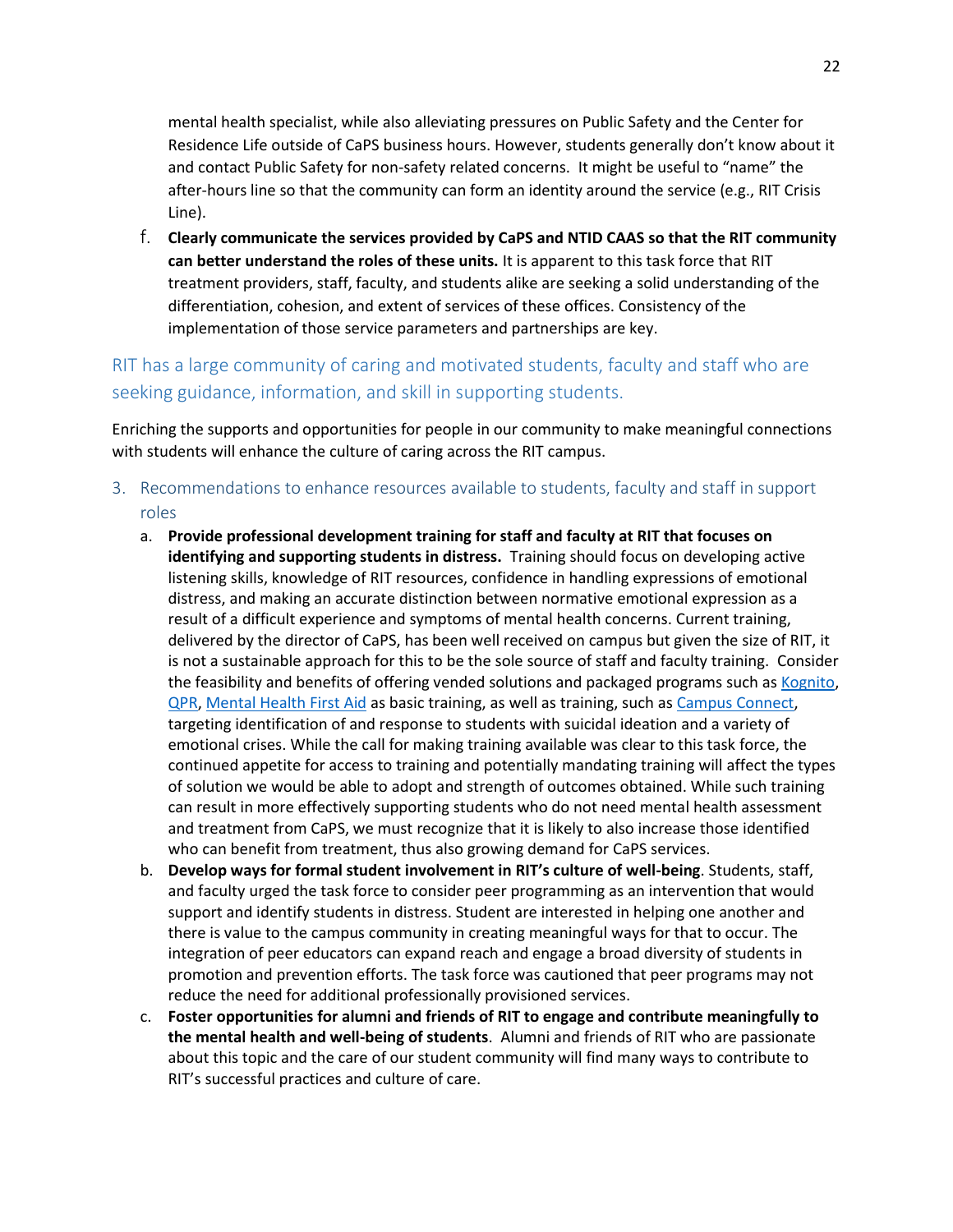## Some students present with mental health concerns beyond those that can be reasonably addressed by a short-term treatment model. Those students will require access to additional services.

Given the volume of students seeking mental health treatment, the choice in front of RIT administrators is between the expense of growing on-campus services to provide care to more students versus the expense of building support to facilitate connecting students with off-campus referrals, such as additional case management resources and supporting transportation to off-campus services.

#### <span id="page-23-0"></span>4. Recommendations to enhance access to mental health resources for students

- a. **Set intentional goals and form the appropriate team or process to pursue community relationships and partnerships that would develop much needed community resources within close proximity to campus.** The RIT Case Management staff currently forms relationships with and generate lists of off-campus providers. RIT can further build on this impact by intentionally seeking to encourage the development of community resources either closer to campus or within our campus footprint. Collaborations with alumni, community businesses, and local and national organizations who are passionate about helping in this arena are key. Attention should be paid to collecting and using data from our Case Management office that will identify the highest need specialized services for referral to off-campus resources; leveraging already existing partnerships with health care organizations, such as [Rochester Regional Health;](https://www.rit.edu/affiliate/rrh/overview) and promoting existing retail and office space adjacent to campus that could be occupied, such as Park Point. Initial information from the RIT Case Management office indicates that weekly ongoing counseling for a variety of concerns for the general student population and ADHD testing, particularly for the deaf and hard of hearing population, are needed.
- b. **Improve transportation planning services for students who do not have reliable transportation and are referred to off-campus treatment providers.** Institutions that are limited in a geographic nature, or by public transportation options, often have to provide more services than those that have good public transportation. If we are to continue to develop a service model that focuses on short-term treatment and connection to appropriate services, we recommend improvements to the transportation planning services for RIT students. While the sentiment of transportation as an issue was present in our research, this task force does not have data on how often transportation impedes a student's ability to obtain services.
- c. **Resource appropriately, advertise, and continue to leverage the Case Management office as a primary means for students and families to understand existing resources and design a viable personalized care plan for incoming and current students.** This unit has become a primary resource to help students to navigate the many options for self-help, on-campus services, and off-campus treatment. In a lot of ways, the case management function becomes an integral cog in the network of care and a key to identifying and maintaining a connection to students who would otherwise be at risk for not receiving the treatment they need. The addition of our case management services in 2015 (and recent increases in staffing therein) has made a notable difference in continuity of care and identification of students in distress. The task force recommends further evaluation of the use and resource needs of this unit that supports the cohesive and holistic model of wellness within the short-term mental health treatment model. The task force noted that some universities have created extensive case management offices and rebranded them as "care" management services or Student Care and Advocacy Centers,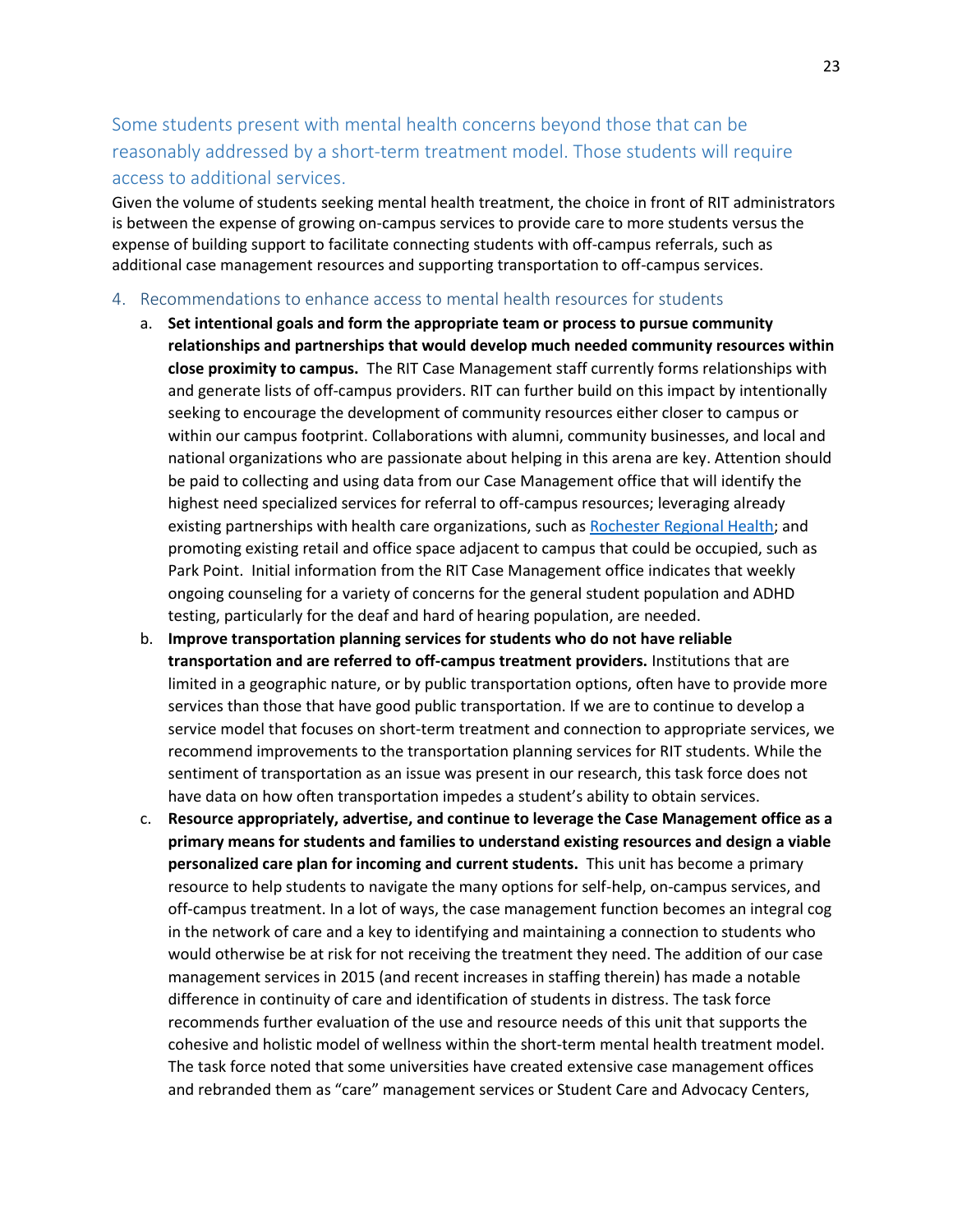emphasizing a first entry point and comprehensive care planning for the range of levels of need, as well as continuity of care and follow up with students.

- d. **If we are going to refer students off-campus, employ solutions that make this as successful as possible.** Based on our contact with other counseling centers, the task force's understanding is that about half of students who are referred to off-campus services, after initially seeking mental health service on campus, end up connecting with treatment. We were quoted success rates between 40% and 60%. While we don't have data that reflects RIT's current state, we recommend that RIT consider assessing and continuing to enhance our strategies to increase the success of referrals to off-campus resources. Some campuses have used a vended solution such as [thrivingcampus,](https://www.thrivingcampus.com/schools.html) which facilitates successful referrals.
- e. **Increase and promote self-help options for therapeutic tools.** Leveraging online tools will provide students on-demand access to resources that assist in understanding and managing current experiences, thoughts, behaviors, and emotions. The CaPS website offers som[e self-help](https://www.rit.edu/studentaffairs/counseling/get-support/self-help-resources)  [resources](https://www.rit.edu/studentaffairs/counseling/get-support/self-help-resources) but there are limited tools provided. We recommend investigating the appropriate selection and effective implementation of a tool that can be used as a self-help resource or in conjunction with therapy, such as [https://welltrack.com](https://welltrack.com/) which the task force notes is being used by many universities nationally with positive response. Monitoring the use of self-help resources is important in understanding reach, as the task force was cautioned that on some campuses utilization rates have been low, while others have seen greater impact. Self-help resources are not going to resolve the increased volume of students seeking treatment at CaPS, but can be one piece of a curated package of prevention and intervention strategies for overall mental health and well-being.

## RIT offers a wealth of well-being related resources and programs for students and this culture of care can be further enhanced.

In many ways, the people of the RIT community described a well-being continuum that includes education, prevention, and intervention. It will be important to continue to support, develop and deliver the range of services and programs that have been important to recent successes of our culture of care. Additionally, finding ways to enhance the programming and spaces that are conducive to resiliency and well-being will be important.

#### <span id="page-24-0"></span>5. Recommendations to continue to enhance education, prevention and well-being

- a. **Continue to emphasize outreach efforts for target audiences known to underutilize campus resources related to mental health and well-being, while recognizing that successful efforts here will likely increase demand on CaPS.** Screenings, clinics, wellness courses, and outreach programming have been plentiful and delivered by many offices. Though there is a noted decrease in stigma around seeking help for mental health concerns, the task force understands that cultural factors have known implications around shame and embarrassment for some populations. Outreach and education for targeted audiences continues to be necessary to connect with certain populations, such as international and male students.
- b. **Support advanced planning on the part of newly matriculated students and their families in cases where there is a known need for mental health treatment.** Minimally, send incoming students materials identifying the campus services available, clarifying scope of care on campus, and encouraging early treatment planning. The task force understands that there are plans to develop a communication to new students for the 2019-20 academic year and encourages the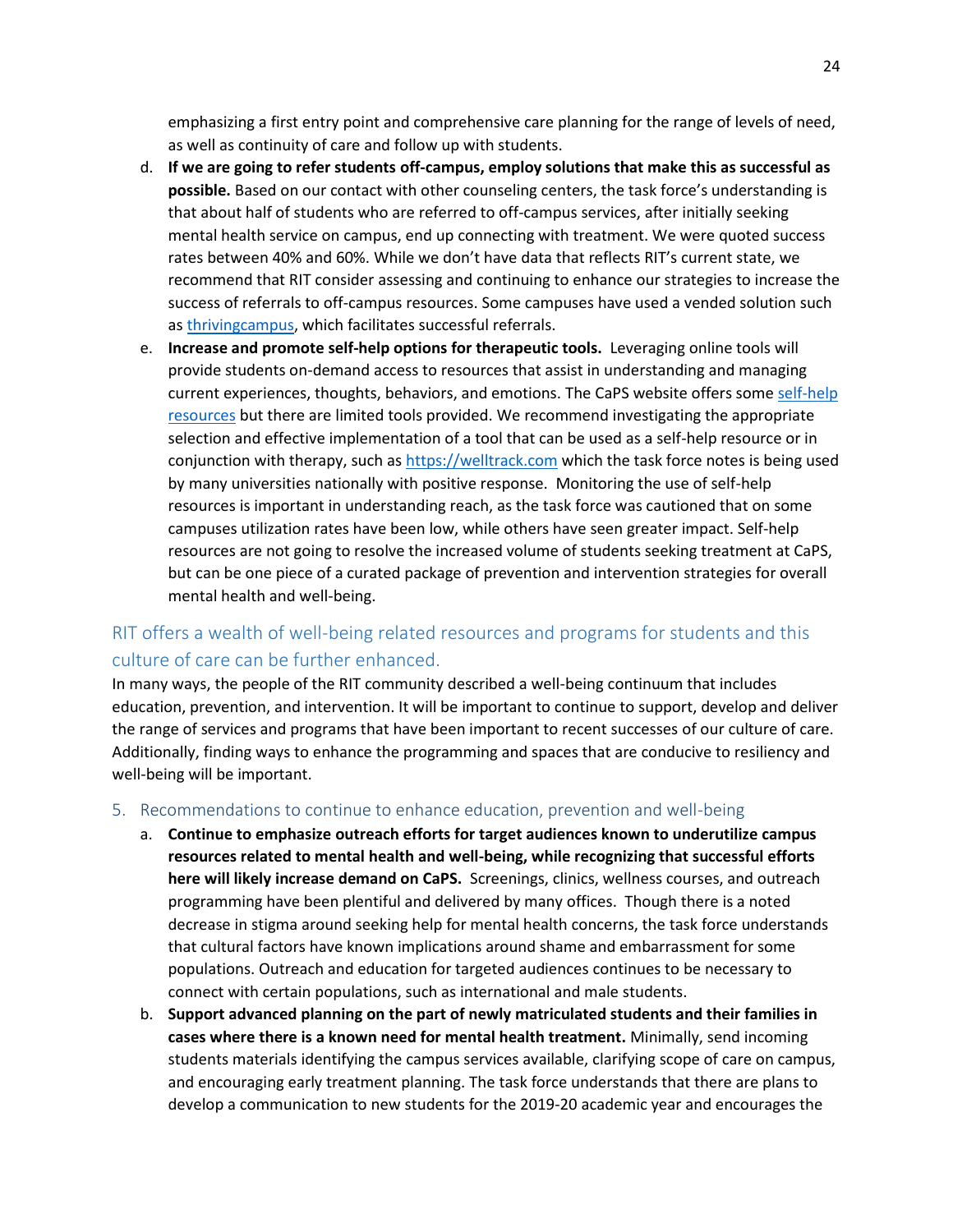continued evaluation of the impact on intended outcomes, investigation of innovative solutions, and implementation of related improvements to supporting incoming students over time.

c. **Ensure that redesigned and newly constructed spaces on campus include intentional flexible, informal, and tranquil spaces for students where appropriate.** The design of physical environments can be conducive to many things, including social interaction, relaxation and recreation. The task force noted a deficiency of spaces on campus for students to destress and recommends that this be considered in the process of redesigning or building new spaces on campus.

#### <span id="page-25-0"></span>6. Recommendations that relate to the continuity of care

- a. **Evaluate the feasibility and impact of requiring and certifying that all enrolled students have proof of active health insurance accepted within the local Rochester community.** Students who need ongoing mental health treatment or specialized services will need access to treatment providers in the Rochester Community. RIT offers a cost-effectiv[e student health insurance plan](https://www.gallagherstudent.com/brochures/10405.pdf) and students are currently encouraged to compare this plan against other options (such as being a dependent on their parents' plan) with respect to coverage in the local Rochester community.
- b. **Institute a system of text messaging for appointment reminders.** In addition to their course schedule, students may have a range of meetings and appointments that vary from week to week. Reminders for appointments with a variety of units on campus may be helpful. Variability and time-lapse between appointments contribute to a greater chance for no-shows. Text messages are more likely to be read than emails, and sending appointment reminders by text has become a standard and effective practice across many different service fields.
- c. **Enhance RIT community understanding of effective practices related to handling confidential records and data privacy.** Feedback was raised about interest in more information provided about students, who have been referred for services across campus, as well as among services providers. The task force recognizes that staff and faculty are concerned about the student's well-being and often wonder if they have followed through with a referral or believe that additional shared information would be helpful to the process of supporting the student. The task force also recognizes that it would be beneficial to staff and faculty to understand ethical and legal standards that place differing boundaries around medical, counseling, and educational records for practical and legal reasons. It is imperative that our already good standards related to safe handling of confidential information are maintained and this is a good place for further review. Clinicians discuss the opportunity to sign a release of information form with students, thereby allowing the sharing of the minimum amount of information necessary to coordinate care. This is a common and effective process and should continue to be discussed and employed on this campus where access to information is necessary.
- d. **Continue to resource the Student Health Center appropriately to accommodate the center's role in the mental health treatment network on campus.** The task force noted wide and consistent accolades for the Student Health Center practice allowing for increased access to psychiatric medication evaluations and prescriptions by medical professionals beyond the staff psychiatrist. Utilization data show increasing use of this service. The task force recommends monitoring the service model over time to ensure adequate infrastructure and avoid negative impact on other services.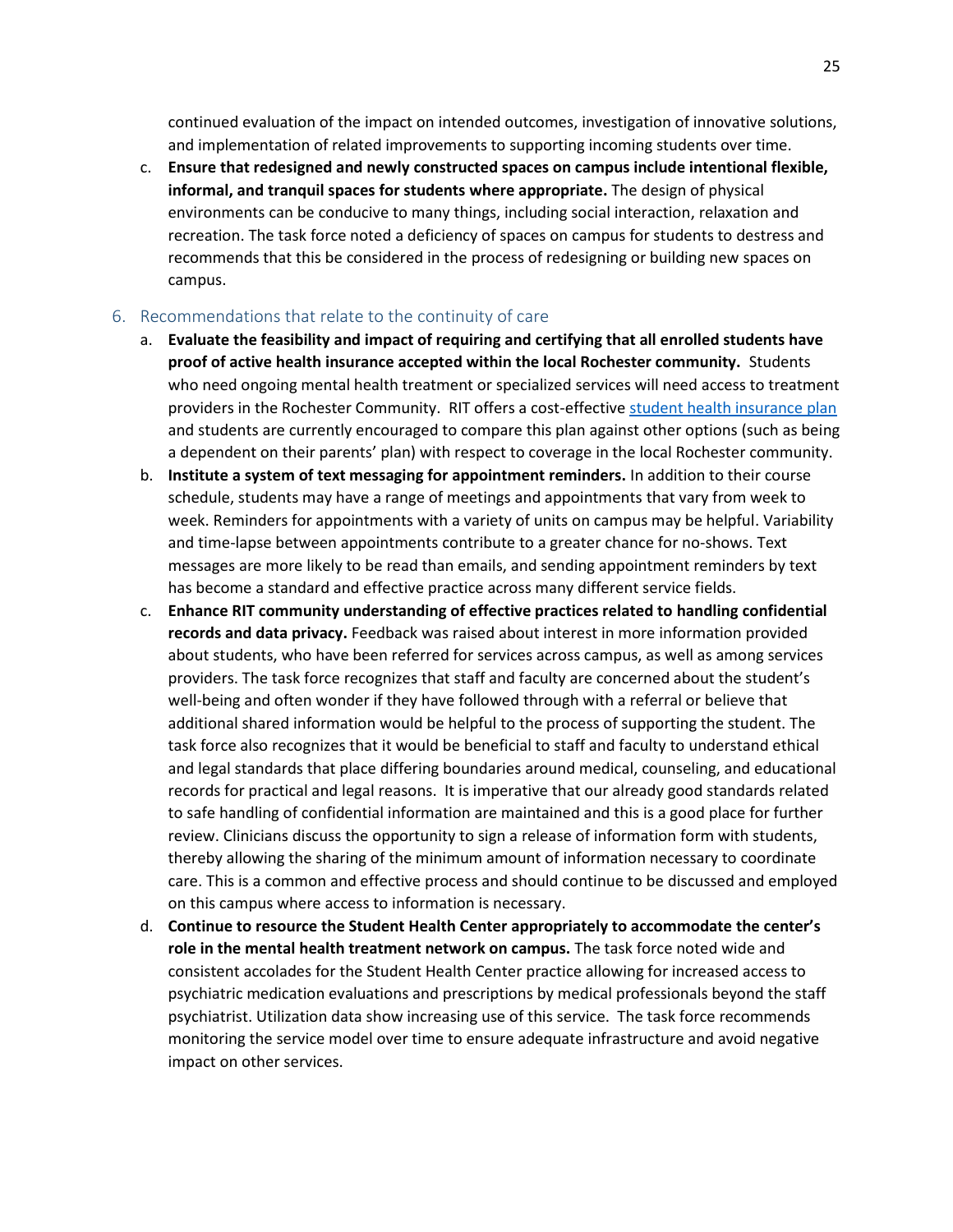A variety of offices across campus support diversity, equity, and inclusion in targeted ways, providing students multiple pathways to connect with staff. Continue to enhance the diversity of staff and support for marginalized populations with respect to mental health treatment and well-being initiatives.

Offices described in the service provider section of this report (such as CWAG, the Q Center, Spirituality and Religious Life and MCAS) provide a range of entry points to mental health and well-being service, as well as places where students can have conversations and potentially deal with specific concerns. The task force recognized existing diversity in the staff demographics and cultural competencies of the staff of these units, yet there is still more work to be done to better support the culture of diversity, equity, and inclusion for our campus community and related impacts on mental health and well-being services.

- <span id="page-26-0"></span>7. Recommendations for supporting diversity, equity, and inclusion
	- a. **Improve and standardize efforts to recruit and retain a diverse staff across treatment providing units on campus and reinforce cultural competencies in job requirements and employee development.** The task force believes that it is important to respond to the call for increased diversity of treatment providers. The task force proposes that a thoughtful and intentional approach to hiring initiatives incorporate a focus on success in recruiting and retaining diverse staff. It is important that campus search processes display RIT's commitment to diversity as stated in the relevant University policy [\(P05.0\)](https://www.rit.edu/academicaffairs/policiesmanual/p050). The task force also recommends that RIT support staff in developing, specific areas of expected cultural competencies and professional areas of focus.
	- b. **Consider the most effective practices of partnership and collaboration among treatment providers within NTID CAAS and CaPS** that will serve both to clarify and further leverage the treatment provider options for students. Based on population size, consider the appropriate ratio of counselors who are deaf and hard of hearing and fluent in ASL who are credentialed, competent, and made available to manage the mental health assessment and treatment needs of deaf and hard of hearing students on campus. There needs to be consideration of where they are located, and how students have access to these specialized staff. This is presented as a recommendation for further inquiry.
	- c. **Continue our focus on designing and maintaining appropriate and safe spaces related to our well-being services that accommodate and reflect the needs of the diverse groups in our RIT community.** Of specific note, is creating equitable access to restrooms and recreation related facilities reflective of the gender diversity of our students.

Some of the recommendations in this report can occur quickly, without requiring further resources. Others will require more time including implementation planning, further investigation, and/or need to be integrated with RIT's plans for growth, from the building of facilities to developing policies. The RIT community as a whole needs to reinforce our culture of caring. The task forces challenges everyone to be engaged but patient.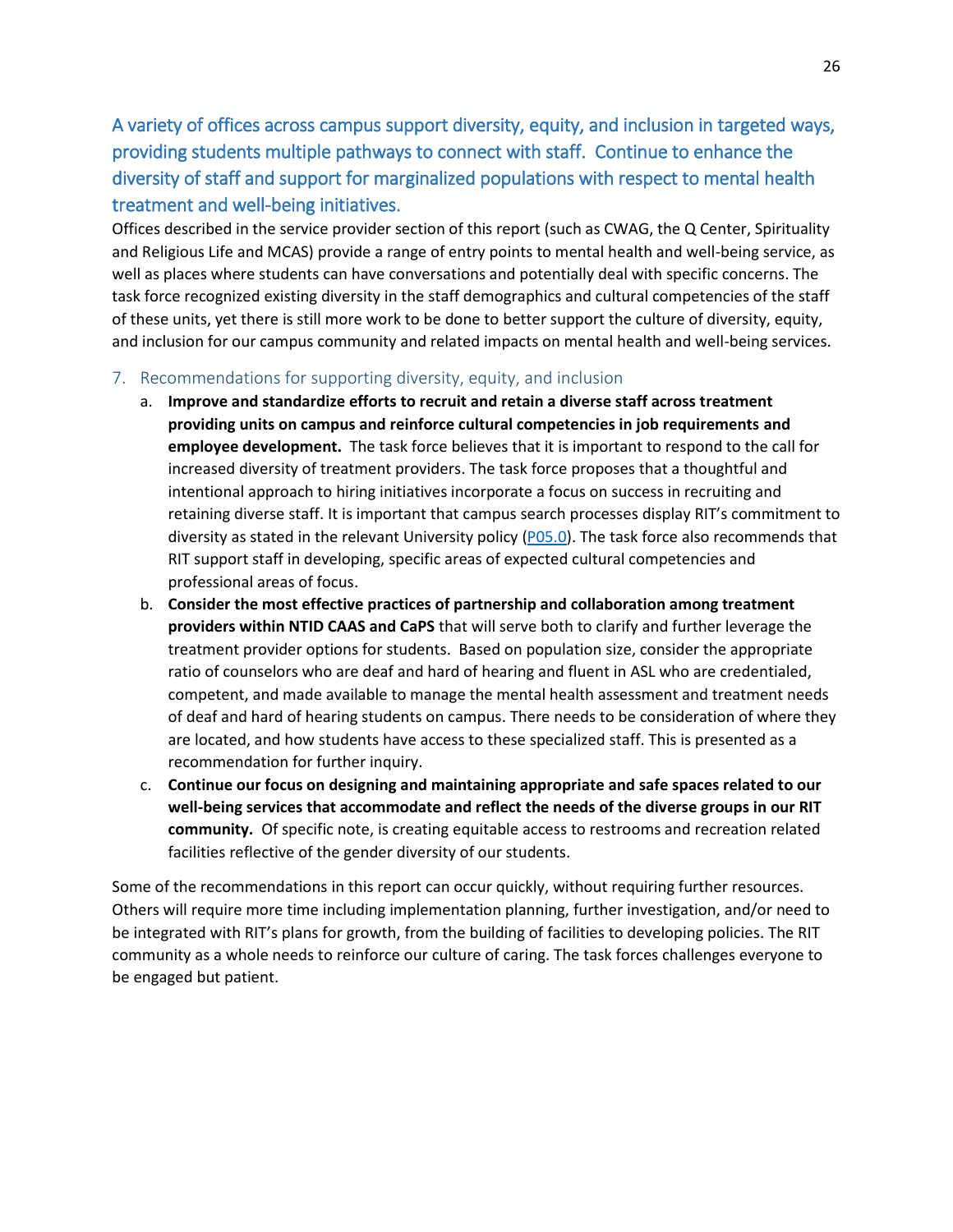# <span id="page-27-0"></span>Bibliography

#### **Reports – other Task Forces**

*A Path Forward – Together: Student Mental Health* (Nov. 2017). Student Mental Health Action Team, Georgia Tech.

*Recommendation* Report (Sept. 2018). Suicide and Mental Health Task Force, Ohio State University

#### **Reports – National Professional Organizations**

- Lipson, S. K., Abelson, S., Ceglarek, P., Phillips, M, & Eisenberg, D. (2019). *Investing in Student Mental Health.* American Council on Education.
- LeViness, P., Bershad, C., & Gorman, K. (2017). *The Association for University and College Counseling Center Directors Annual Survey,* AUCCD

[https://www.aucccd.org/assets/documents/Governance/2017%20aucccd%20survey-public](https://www.aucccd.org/assets/documents/Governance/2017%20aucccd%20survey-public-apr26.pdf)[apr26.pdf](https://www.aucccd.org/assets/documents/Governance/2017%20aucccd%20survey-public-apr26.pdf)

Center for Collegiate Mental Health. (2016, January). *2015 Annual Report* (Publication No. STA 15-108).

Center for Collegiate Mental Health. (2017, January). *2016 Annual Report* (Publication No. STA 17-74).

Center for Collegiate Mental Health. (2018, January). *2017 Annual Report* (Publication No. STA 18-166).

Center for Collegiate Mental Health. (2019, January). *2018 Annual Report* (Publication No. STA 19-180).

Eisenberg, D., Lipson, S. K., and others (2014). *The Healthy Minds Study: 2014 Data Report.* [http://healthymindsnetwork.org/system/resources/W1siZiIsIjIwMTcvMDcvMjgvMDlfNTJfMDNf](http://healthymindsnetwork.org/system/resources/W1siZiIsIjIwMTcvMDcvMjgvMDlfNTJfMDNfNDMwX0hNU19uYXRpb25hbF9EYXRhUmVwb3J0XzIwMTQucGRmIl1d/HMS_national_DataReport_2014.pdf) [NDMwX0hNU19uYXRpb25hbF9EYXRhUmVwb3J0XzIwMTQucGRmIl1d/HMS\\_national\\_DataRepo](http://healthymindsnetwork.org/system/resources/W1siZiIsIjIwMTcvMDcvMjgvMDlfNTJfMDNfNDMwX0hNU19uYXRpb25hbF9EYXRhUmVwb3J0XzIwMTQucGRmIl1d/HMS_national_DataReport_2014.pdf) [rt\\_2014.pdf](http://healthymindsnetwork.org/system/resources/W1siZiIsIjIwMTcvMDcvMjgvMDlfNTJfMDNfNDMwX0hNU19uYXRpb25hbF9EYXRhUmVwb3J0XzIwMTQucGRmIl1d/HMS_national_DataReport_2014.pdf)

Annual Data Reports available

*Student Mental Health & Holistic Well-Being* (Winter 2019). Leadership Exchange: Solutions for Student Affairs Management, 16(4). National Association of Student Personnel Administrators.

[Suicide Prevention Resource Center \(2004\). Promoting mental health and preventing suicide in college](http://www.sprc.org/sites/sprc.org/files/library/college_sp_whitepaper.pdf)  [and university settings. Waltham, MA: Education Development Center, Inc.](http://www.sprc.org/sites/sprc.org/files/library/college_sp_whitepaper.pdf)

#### **Selected References**

- Association for Psychological Science Staff Report (2017). *The Hidden Costs of Sleep Deficits.* **Observer, 30(10)**. Association for Psychological Science.
- Chen, A. (2018). *Social Networking: Is generation smartphone really more prone to unhappiness?* **Scientific American Mind, 29(2).** 15552284
- Hankerson, S. H., Suite, D., & Bailey, R. K. (2015). Treatment disparities among African American men with depression: Implications for clinical practice. **Journal for Health Care in the Poor and Underserved, 26,** 21-34.